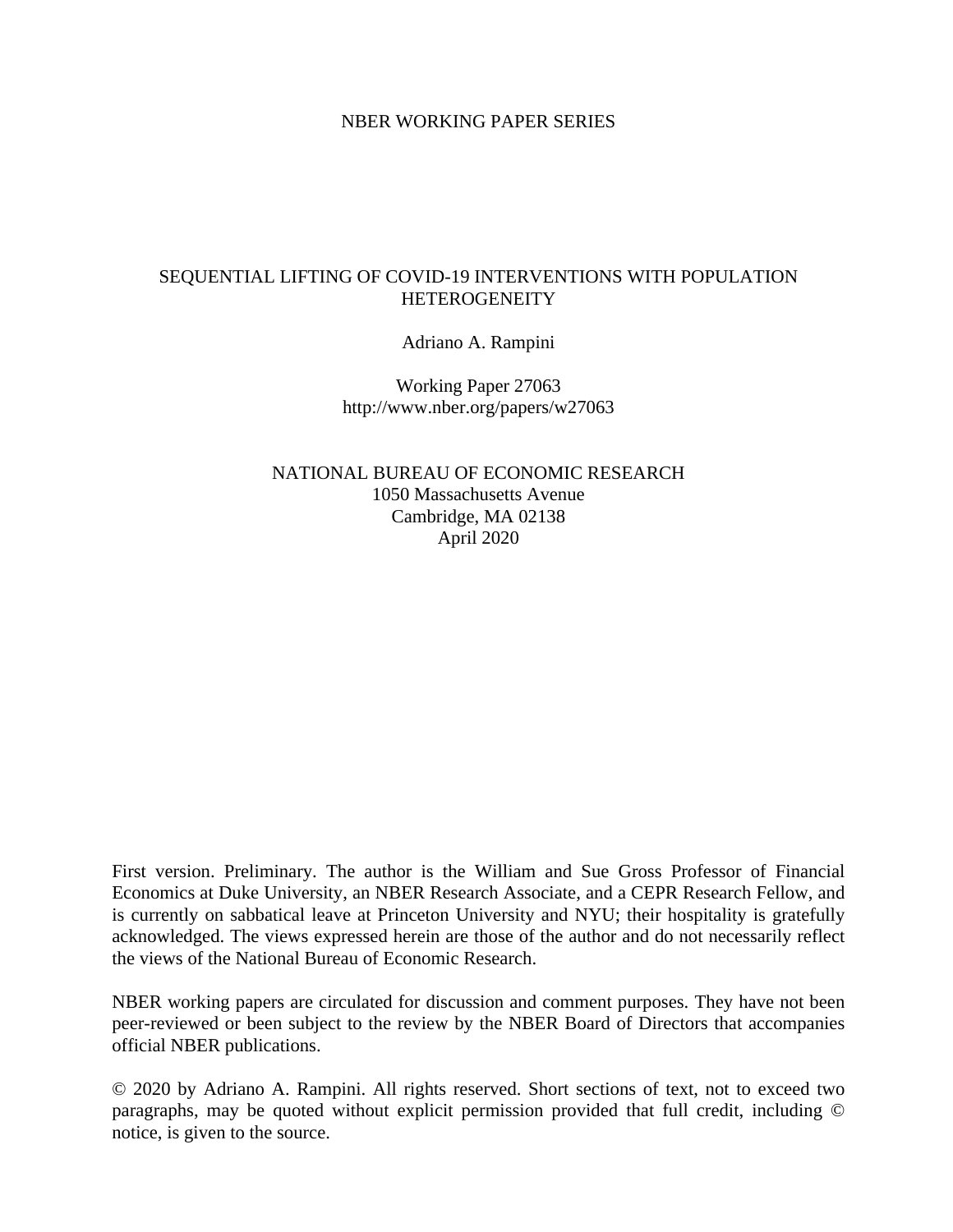Sequential Lifting of COVID-19 Interventions with Population Heterogeneity Adriano A. Rampini NBER Working Paper No. 27063 April 2020 JEL No. E32,E44,E65,H12,I10,I18

### **ABSTRACT**

This paper analyzes a sequential approach to lifting interventions in the COVID-19 pandemic taking heterogeneity in the population into account. The population is heterogeneous in terms of the consequences of infection (need for hospitalization and critical care, and mortality) and in terms of labor force participation. Splitting the population in two groups by age, a less affected younger group that is more likely to work, and a more affected older group less likely to work, and lifting interventions sequentially (for the younger group first and the older group later on) can substantially reduce mortality, demands on the health care system, and the economic cost of interventions.

Adriano A. Rampini Duke University Fuqua School of Business 100 Fuqua Drive Durham, NC 27708 and NBER rampini@duke.edu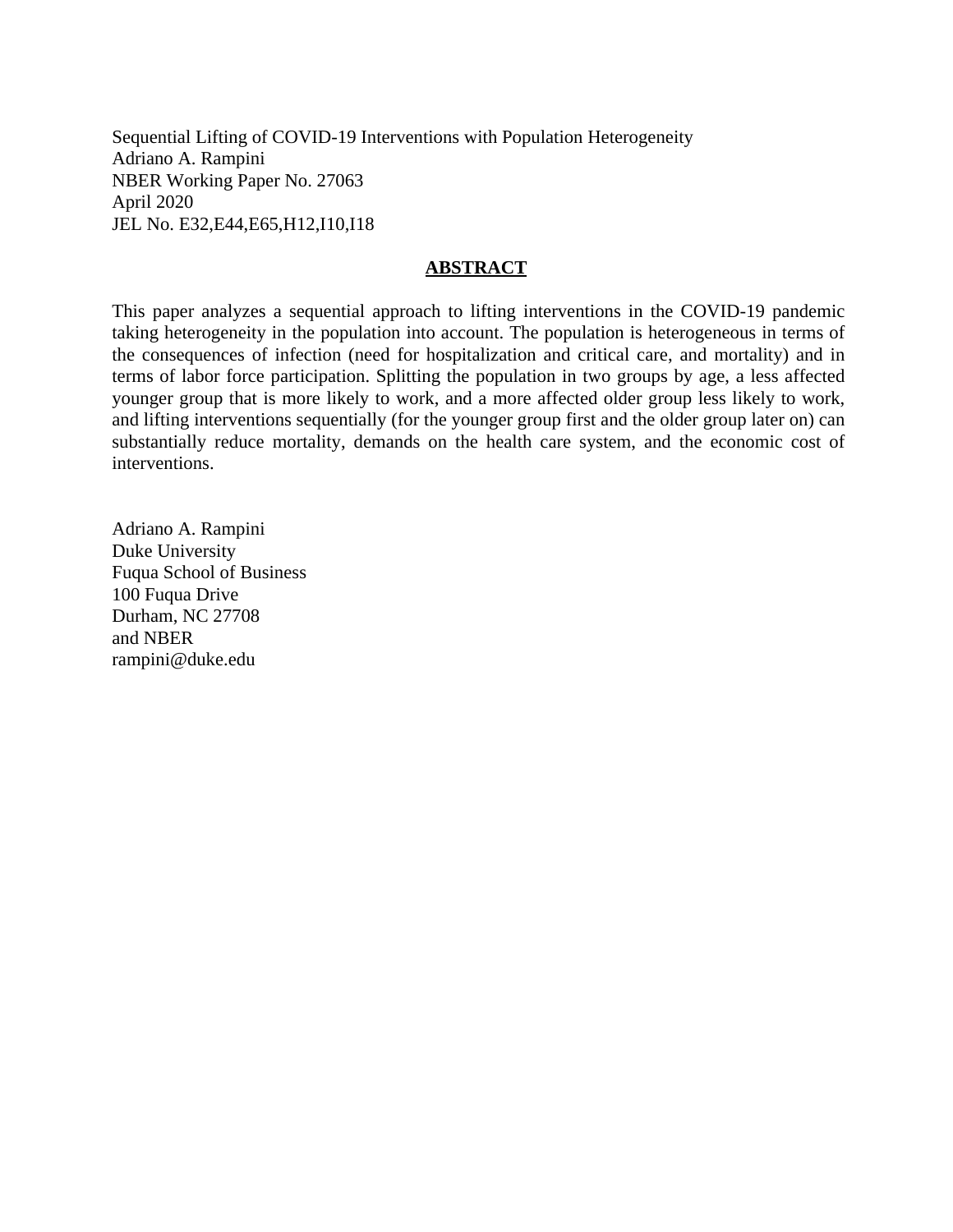# <span id="page-2-0"></span>Sequential Lifting of COVID-19 Interventions with Population Heterogeneity <sup>∗</sup>

Adriano A. Rampini†

April 17, 2020

#### Abstract

This paper analyzes a sequential approach to lifting interventions in the COVID-19 pandemic taking heterogeneity in the population into account. The population is heterogeneous in terms of the consequences of infection (need for hospitalization and critical care, and mortality) and in terms of labor force participation. Splitting the population in two groups by age, a less affected younger group that is more likely to work, and a more affected older group less likely to work, and lifting interventions sequentially (for the younger group first and the older group later on) can substantially reduce mortality, demands on the health care system, and the economic cost of interventions.

Keywords: COVID-19; pandemic; epidemiological model

The COVID-19 pandemic has wreaked havoc on life around the globe. The severe interventions that suppression strategies entail have resulted in massive collateral damage to society and the world economy. Policies enacted by fiscal and monetary authorities are designed to blunt the impact of the dramatic reduction in economic activity by providing transfers and extending credit. But even drastic fiscal and monetary measures can only address disruptions of the scale experienced in many countries temporarily. Suppression strategies that result in lockdown for the better part of an 18-month period or until a vaccine is found as suggested by Ferguson et al. [\(2020\)](#page-14-0) do not seem economically and politically feasible even for governments with substantial fiscal capacity, let alone for the typical government. In the best-case scenario, suppression strategies are so effective and testing capacity raised sufficiently quickly that epidemic spread is stopped around the world in a few months and does not rebound once the drastic interventions are lifted.

<sup>∗</sup>First version. Preliminary. The author is the William and Sue Gross Professor of Financial Economics at Duke University, an NBER Research Associate, and a CEPR Research Fellow, and is currently on sabbatical leave at Princeton University and NYU; their hospitality is gratefully acknowledged.

<sup>†</sup>Duke University; [rampini@duke.edu](mailto:rampini@duke.edu)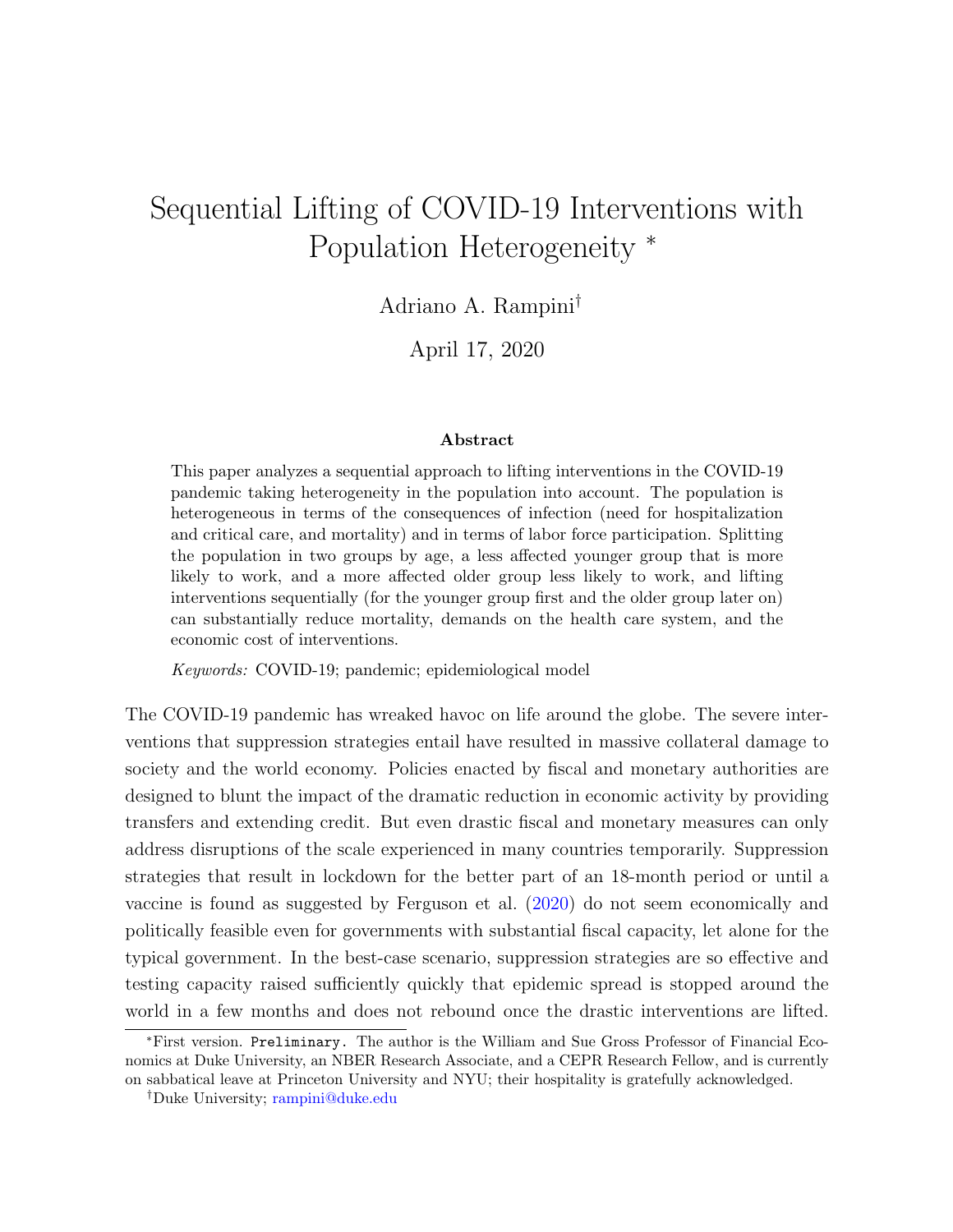In a more likely scenario, the epidemic spread will rebound as interventions are eased, especially given the global interconnectedness of the world economy. An evaluation of approaches to progressively lifting interventions and switching from suppression to mitigation strategies is hence urgently needed.

We focus on the health and economic consequences of a sequential approach that lifts interventions for the less vulnerable fraction of the population first and for the more vulnerable fraction of the population second. We show that this approach reduces mortality while increasing economic activity (relative to delayed lifting of interventions) by allowing the fraction of the population, which participates in the labor market to a greater extent, to return to work earlier. That said, technological progress in testing and pharmaceutical interventions, including development of treatments and a vaccine, continue to be a priority, as is increasing the capacity of the health system in terms of testing, hospital beds, and critical care. In fact, a mitigation approach makes such progress more urgent not less. An added benefit of imposing non-pharmaceutical interventions on the more vulnerable population for longer is that, by the time interventions are lifted on this population, health system capacity has increased and treatments, and even a vaccine, may be available.

This paper considers a deliberately simple discrete time version of the Kermack and McKendrick [\(1927\)](#page-14-1) Susceptible-Infected-Recovered (SIR) model with a heterogeneous population to study the implications for mortality, the demands on the health system, and the economy. We consider a population comprised of two groups (but the approach can be extended to multiple groups in a straightforward matter). The two populations differ in the consequences of infection and in their participation in labor force. Specifically, one group is comprised of younger people who are less affected by infection and have a higher labor force participation rate. The other group is comprised of older people who are more affected by infection and have a lower labor force participation rate.

We show that a sequential approach to lifting interventions, in which the less affected younger group is released earlier and the more affected older group is released later, can substantially reduce mortality, the demands on the health care system, and the drop in economic activity. In our baseline specification, mortality is reduced by close to 40% and peak load hospitalizations and critical care demand by about 75% and 80%, respectively, compared to lifting interventions on both groups at the same time. Mortality is reduced because by the time restrictions are lifted for the more vulnerable population a sizable part of the population has recovered reducing the infectiousness of the pandemic. A staggered lifting of interventions reduces peak load demand for health care directly, but importantly also indirectly, if the more vulnerable group is released only once a sizable fraction of the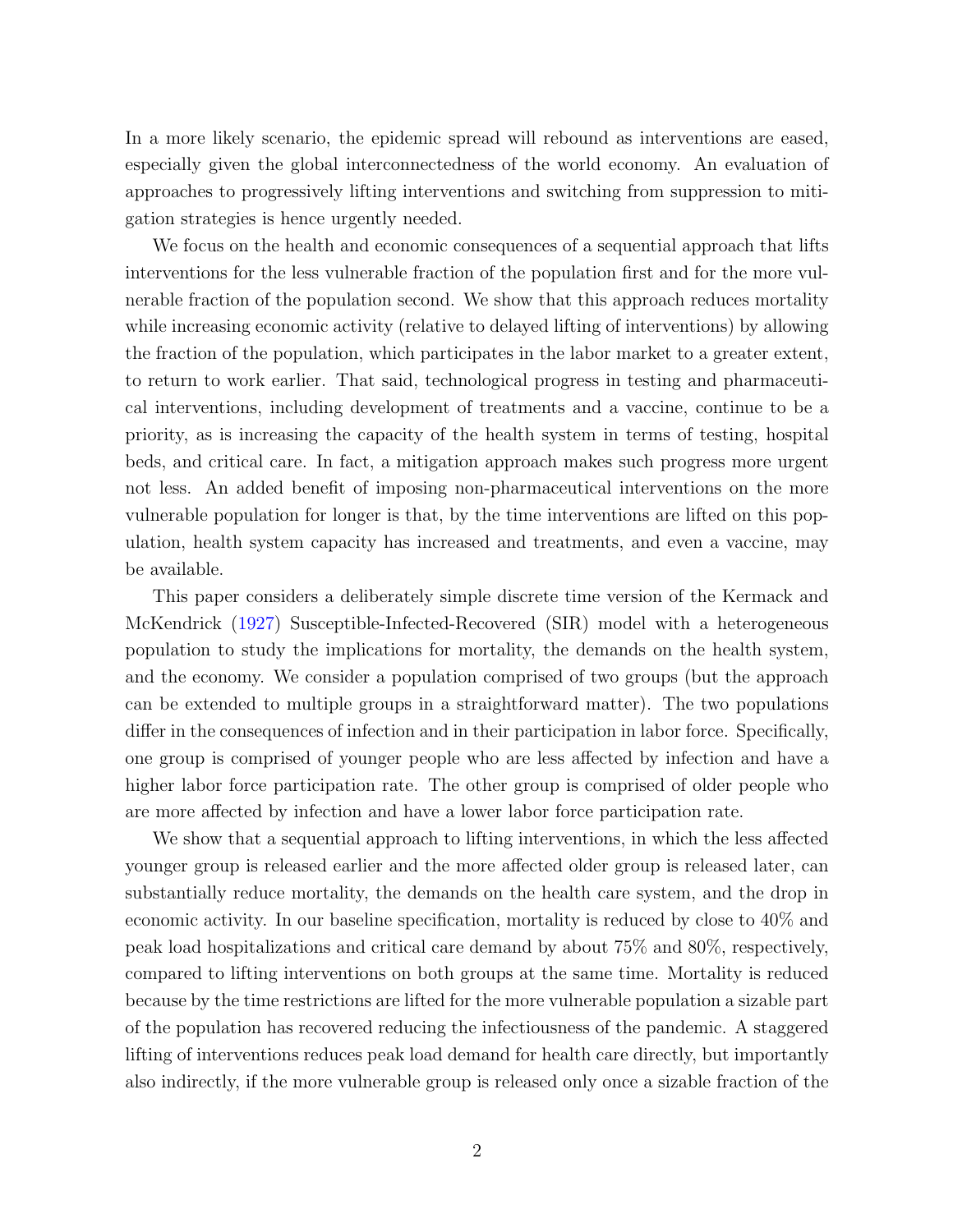less vulnerable group has recovered which reduces the speed of infection. Most noteworthy is that the sequential approach makes a substantial reduction in mortality possible and herd immunity is achieved with a lower fraction of the population ever infected. The fact that the less affected group participates in the labor force to a greater extent is a fortunate coincidence, as the economic consequences of interventions can be reduced with the sequential approach compared to a delayed lifting of interventions for both groups. The output loss in our baseline sequential strategy is about 16% (of annual output), which is more than the 10% output loss if interventions are lifted early for both groups, but drastically less than the 40% output loss associated with delayed lifting of interventions for both groups.

Chikina and Pegdeny [\(2020\)](#page-14-2) consider the consequences of similar age-targeted mitigation strategies for mortality and the demands on the health system.

The paper proceeds as follows. Section [1](#page-4-0) describes the SIR model with a heterogeneous population. Section [2](#page-6-0) evaluates the various strategies for lifting interventions. Section [3](#page-11-0) considers various extensions and provides further discussion. Section [4](#page-13-0) concludes. Appendix [A](#page-21-0) reviews the basic discrete-time SIR model with a homogeneous population.

## <span id="page-4-0"></span>1 SIR model with heterogeneous population

We consider a SIR model with heterogeneity building on Allen [\(1994\)](#page-14-3). Consider a population of size normalized to one. The population comprises two groups, labeled 1 and 2, of size  $\omega_1$  and  $\omega_2$  where  $\omega_j \in (0,1)$ ,  $\sum_{j\in\mathcal{J}} \omega_j = 1$ , and  $\mathcal{J} = \{1,2\}$ . Denote the fraction of group j which is susceptible, infected, recovered, and deceased by  $s_j$ ,  $i_j$ ,  $r_j$ , and  $d_j$ , respectively, where  $s_j + i_j + r_j + d_j = 1$ . The fraction susceptible in the population overall is then  $s = \sum_{j \in \mathcal{J}} \omega_j s_j$ , the fraction infected in the population is  $i = \sum_{j \in \mathcal{J}} \omega_j i_j$ , and analogously for other variables. The contact rate at which type j meets type k is  $\beta_{jk} > 0$ , where by symmetry  $\beta_{jk} = \beta_{kj}$ . The fraction that recover or die each period is  $\gamma \in (0,1)$ , of which fraction  $\delta_i \in (0,1)$  die.

We consider  $\gamma$  a fixed parameter determined by the disease. However, the rate at which the population meets is considered a policy variable determined by intervention, which may vary over time, that is,  $\beta(t)$ , but we suppress this dependence on time t henceforth.

Susceptible individuals in group j contact individuals in group k at rate  $\beta_{jk}$ . Contact with an infected individual leads to infection and the probability of contact with an infected individual of type k is  $\omega_k i_k$ ; the rate of contact with an infected individual of any type is hence  $\sum_{k\in\mathcal{J}} \beta_{jk}\omega_k i_k$ . A key assumption is that recovered individuals are no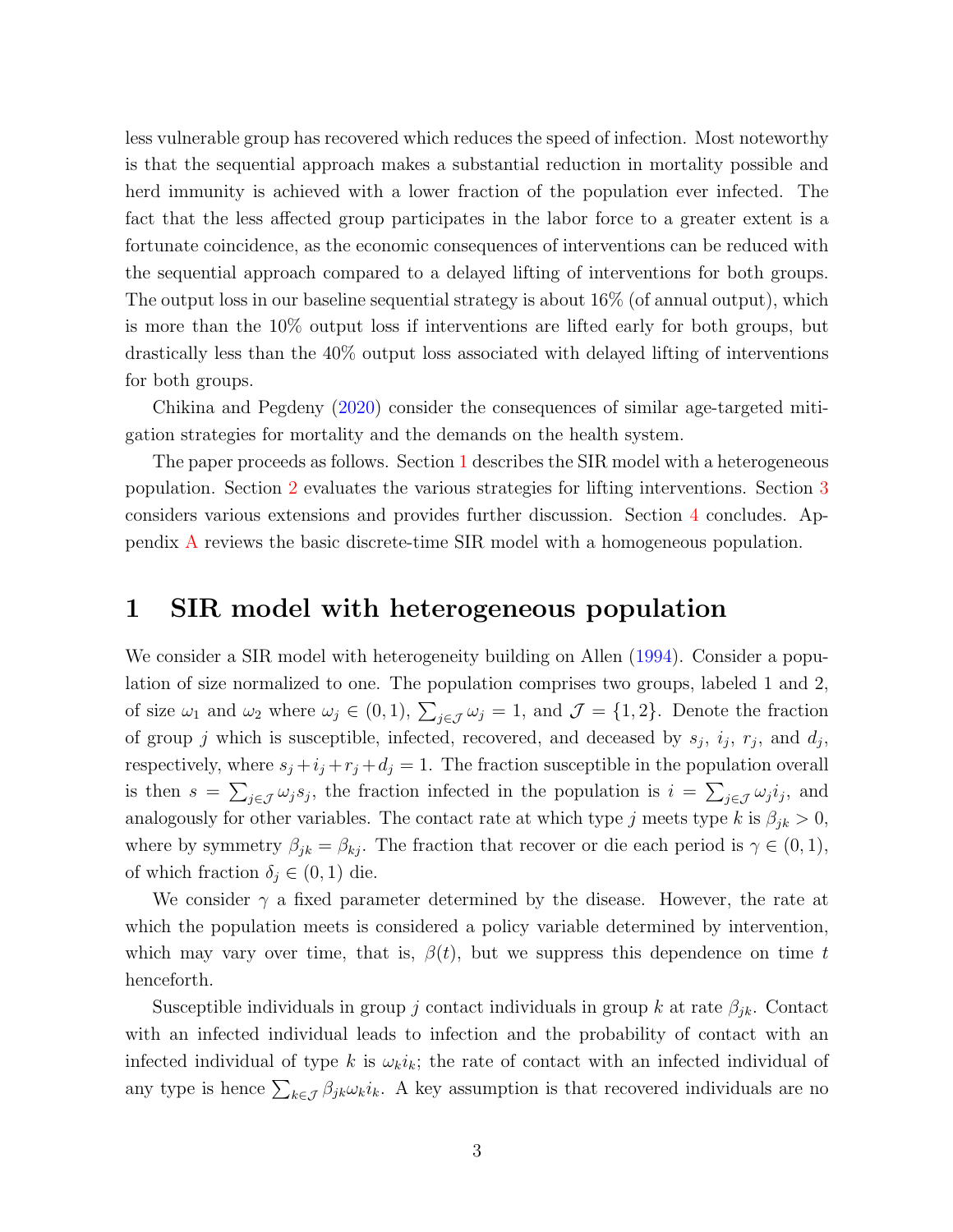longer susceptible to infection. The dynamics of the fraction of group  $i$  that is susceptible, infected, recovered, and deceased are

<span id="page-5-0"></span>
$$
s'_{j} = s_{j} - s_{j} \sum_{k \in \mathcal{J}} \beta_{jk} \omega_{k} i_{k} \tag{1}
$$

$$
i'_j = i_j + s_j \sum_{k \in \mathcal{J}} \beta_{jk} \omega_k i_k - \gamma i_j \tag{2}
$$

$$
r'_j = r_j + (1 - \delta_j)\gamma i_j \tag{3}
$$

$$
d'_{j} = d_{j} + \delta_{j}\gamma i_{j}, \qquad (4)
$$

for  $j \in \mathcal{J}$ , where a prime denotes the value next period. Note that these equations describe the dynamics for a population with any number J of groups. However, for simplicity we only consider the case with two groups. By analogy with the standard SIR model without heterogeneity (see Appendix [A\)](#page-21-0), the reproduction ratio for group  $j$ can be defined as  $\mathcal{R}_{0,j}(t) = \frac{s_j \sum_{k \in \mathcal{J}} \beta_{jk} \omega_k i_k}{\gamma_i}$  $\frac{\partial \mathcal{P}_{jk}\omega_k v_k}{\partial \gamma_{ij}}$  and for the population overall as  $\mathcal{R}_0(t) =$  $\frac{\sum_j \omega_j s_j \sum_{k \in \mathcal{J}} \beta_{jk} \omega_k i_k}{\gamma_i}$ . If this reproduction ratio exceeds 1 in group j or the population overall, the pandemic will spread in that group or the population, respectively.

Note that the assumptions about mortality  $\delta_j$  in each group do not affect the dynamics of the epidemic in terms of  $s_j$  and  $i_j$ , as equations [\(1\)](#page-5-0) and [\(2\)](#page-5-0) are independent of equations [\(3\)](#page-5-0) and [\(4\)](#page-5-0) and do not involve the parameters  $\delta_j$ . The assumptions about  $\delta_j$  do of course affect the fraction of the population that eventually recovers and the implications of the pandemic for mortality.

We model the demand on the health system by simply assuming that a fraction  $\phi_j^h \in$  $(0, 1)$  of the infected in group j require hospitalization and a fraction  $\phi_j^c \in (0, 1)$  require critical care. Therefore, the fraction hospitalized in group j is  $h_j = \phi_j^h i_j$  and the fraction requiring critical care is  $c_j = \phi_j^c i_j$ . The fraction hospitalized in the overall population is  $h = \sum_{j \in \mathcal{J}} \phi_j^h \omega_j i_j$  and the fraction requiring critical care  $c = \sum_{j \in \mathcal{J}} \phi_j^c \omega_j i_j$ .

We model the economy simply as output being produced by individuals who participate in the labor force using a linear technology requiring only labor inputs. Labor force participation  $l_j$  depends on the group j. We assume all individuals who work are equally productive and normalize the productivity to one. We assume that the infected population cannot participate in the labor force, while the susceptible and recovered population participate such that output of group j is  $y_j = l_j (s_j + r_j)$ . Aggregate output in the economy is hence  $y = \sum_{j \in \mathcal{J}} l_j \omega_j (s_j + r_j)$ . Finally, we assume that if a group is subject to the intervention due to the pandemic, only a fraction of the population of the group can participate in the labor force from home. This is the main way in which intervention reduces economic activity.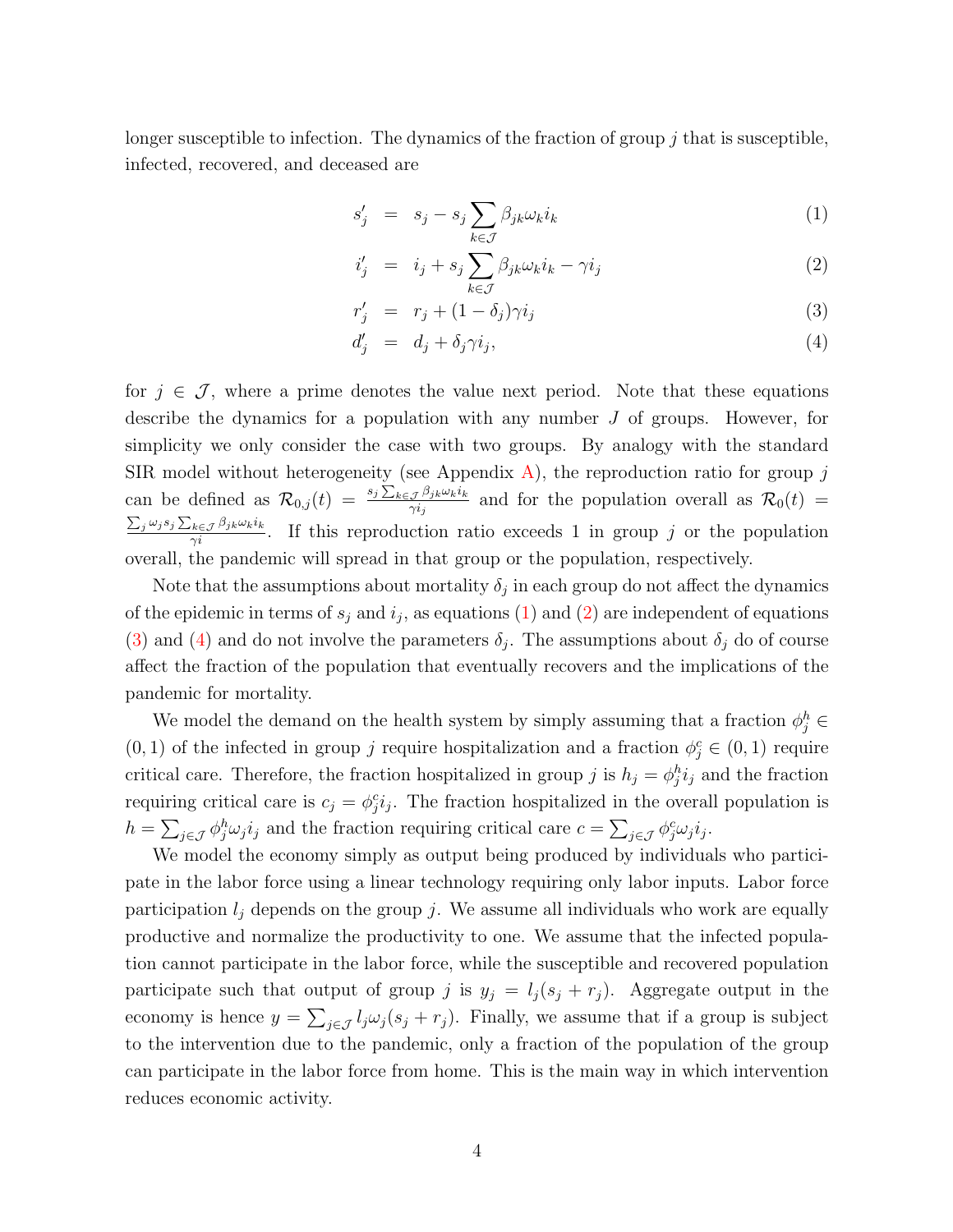## <span id="page-6-0"></span>2 Evaluation of strategies to lift interventions

This section evaluates a sequential strategy to lift interventions as well as two alternative strategies which treat the entire population symmetrically, one lifting the interventions early and the other lifting the interventions late. We find that the sequential strategy reduces mortality and the demands on the health system substantially compared to the two alternative strategies considered. In terms of economic consequences, lifting interventions early for the entire population is associated with the lowest output loss, but the sequential strategy has drastically lower output losses than lifting interventions late for the entire population.

### 2.1 Calibration

We calibrate the baseline model using data for the COVID-19 pandemic mostly from Ferguson et al. [\(2020\)](#page-14-0). Panel A of Table [1](#page-15-0) displays the significant age-dependence of morbidity and mortality due to infection. Hospitalization rates increase substantially with age; they are low for individuals below 50 years of age and rise considerably with age above 50. The pattern in the need for critical care is more drastic, with very few cases requiring critical care for individuals below 50, limited need for individuals between 50 and 59, and a substantial increase for older individuals. The pattern in mortality is the most dramatic; mortality is low for individuals below 60 but increases very substantially for the groups in their 60s, 70s and 80 and above. Notice that each ten-year age bracket contains roughly equal population, except for the top two: the population age 70 or older is roughly equal in population to each of the ten-year age brackets below.

Labor force participation displays the opposite pattern: labor force participation is roughly constant at above 80% for the age groups 25-34 to 45-54 and falls to 65% and 27% for individuals aged 55-64 and 65-74, respectively. Labor force participation below 25 is also lower, although one could argue that schooling is investment in human capital and thus should be considered as producing output as well.

Based on this data we calibrate a model with two groups, Groups 1 and 2; see Panel B of Table [1.](#page-15-0) Group 1 comprises the population 0 to 54 years old, which is about 71% of the population overall. Group 2 comprises the population 55 years old and up, about 29% of the population. Since the hospitalization and critical care rates from Ferguson et al. [\(2020\)](#page-14-0) are for symptomatic cases only, we adjust these downward by 50% to account for asymptomatic cases. The hospitalization and critical care rates are 1.22% and 0.08% in the younger group and 9.56% and 3.75% in the older group. We take the mortality rate from Ferguson et al. [\(2020\)](#page-14-0), but adjust the overall rate, so that the average mortality rate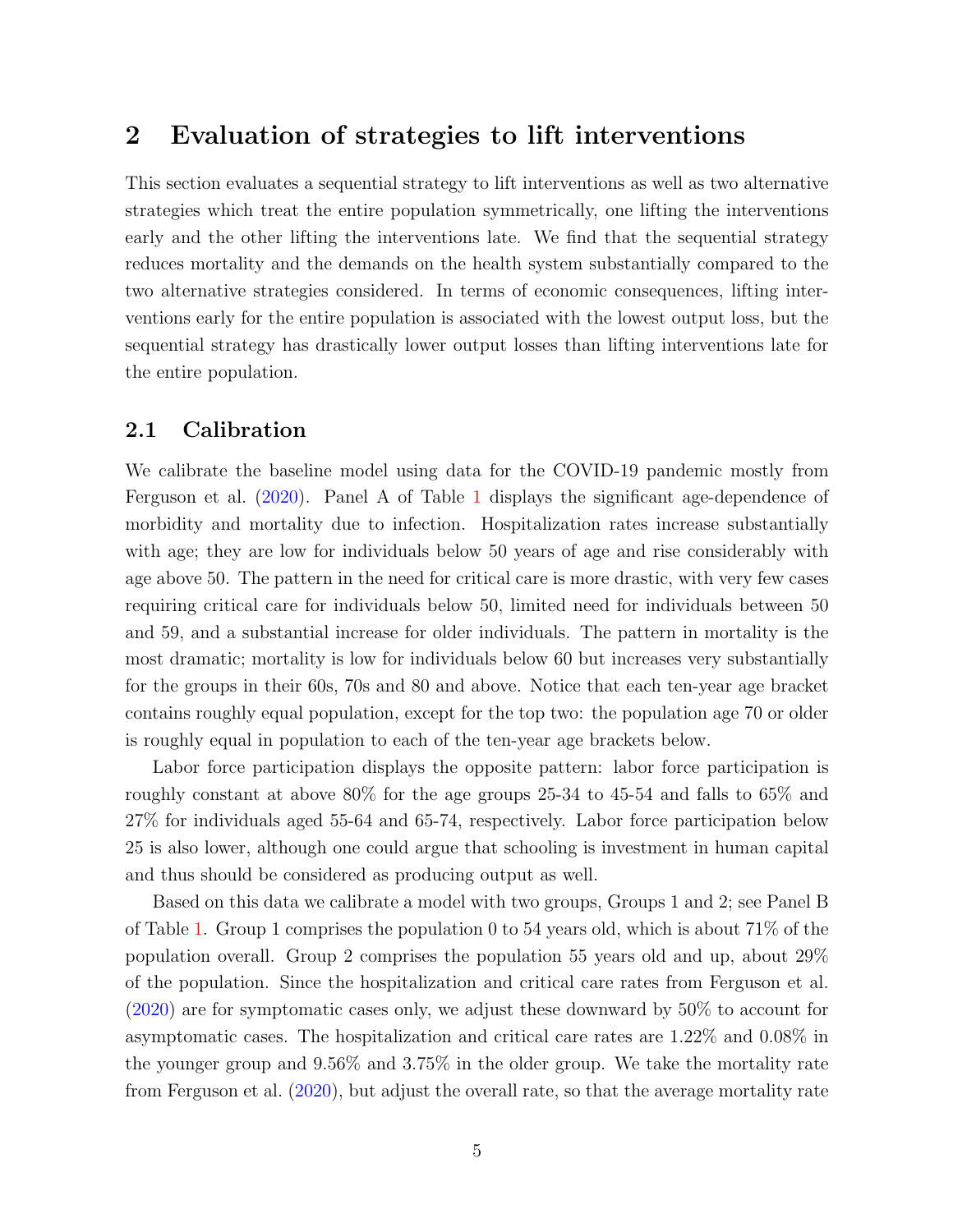replicates their predicted number of deaths in the unmitigated scenario.<sup>[1](#page-2-0)</sup> The mortality in Group 1 is 0.06% compared to 2.67% in Group 2, a dramatic difference.

As a fraction of the working age population 16 years old and up, Group 1 makes up about 64% and Group 2 about 36%. The labor force participation rate (among the working age population) is about 76% in Group 1 and 40% in Group 2. This implies that Group 1 constitutes 77% of the labor force while Group 2 constitutes 23%. Given the assumption that all individuals are equally productive, these fractions are also the fraction of output generated by each group. Income data by age could be used to calibrate the economic importance of the two groups more precisely.

We choose 55 years of age as the cutoff so that the younger group contains a large fraction of the labor force and the older group a large fraction of the more vulnerable population, but a different cutoff could be considered. We choose to split the population in just two groups for simplicity and to facilitate the interpretation, but one could consider a more stratified approach where interventions are lifted for an even younger group first, and then progressively for older and older groups.

We calibrate the epidemiological parameters largely based on some of the baseline values considered by Ferguson et al. [\(2020\)](#page-14-0). The basic reproduction number for COVID-19 we consider is [2](#page-2-0).4, but there is considerable uncertainty about this value.<sup>2</sup> Following Atkeson [\(2020\)](#page-14-4) we calibrate the recovery rate to 7/18, as the expected duration of the disease is 18 days and a period in our model corresponds to a week. The implied baseline contact rate without heterogeneity is thus  $\beta \equiv \beta_{ik} = \mathcal{R}_0 \gamma = 0.93$ , which we assume is identical across groups without intervention. We assume that intervention reduces the contact rate by  $75\%$  to  $0.25\beta$  in our baseline intervention strategy, with details discussed below.

In terms of output, we calibrate the labor force participation rate to the one observed in the data. Moreover, we assume that all individuals are equally productive, that infected individuals cannot work, and that individuals subject to intervention have to work from home, if they can, and calibrate the fraction of work which can be done from home to 46% (which is a wage-weighted average) following Dingel and Neiman [\(2020\)](#page-14-5).

<sup>&</sup>lt;sup>1</sup>Ferguson et al. [\(2020\)](#page-14-0) report that in their unmitigated scenario 81% of the U.S. population would be eventually infected and there would be 2.2 million deaths; given a U.S. population of 330 million, this implies a death rate of 0.82%. We adjust the population-weighted average mortality rate from Panel A of Figure [1](#page-15-0) of 1.12% to match that number and adjust the mortality rate in each group accordingly.

<sup>&</sup>lt;sup>2</sup>A lower number implies the pandemic spreads more slowly, which reduces peak health system demands but would mean the lifting of interventions for Group 2 would need to be further delayed.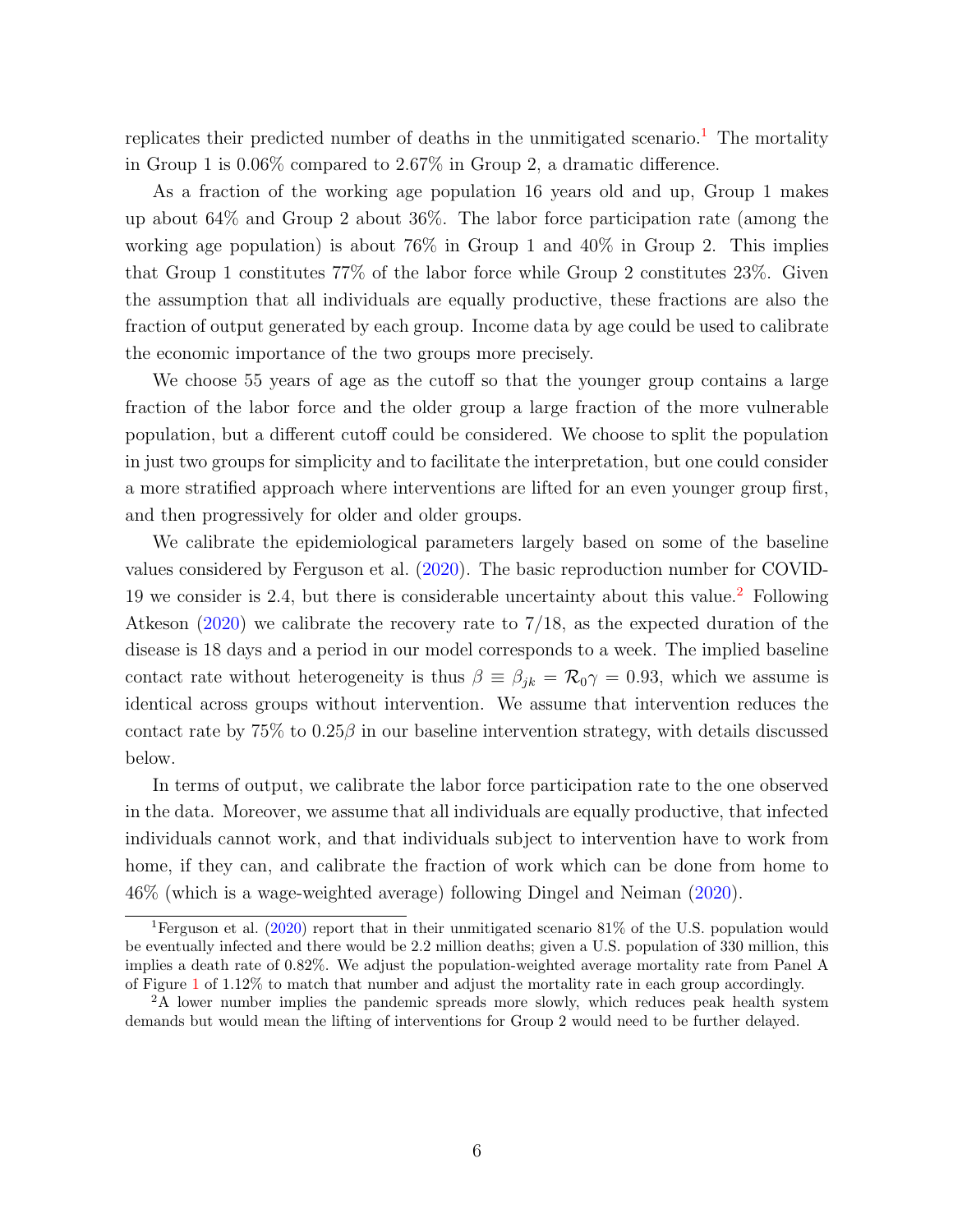### 2.2 Alternative strategies

In our baseline calibration, we consider the following three intervention lifting strategies. The first two treat the entire population homogenously, lifting the general intervention for both groups at the same time, either early or late. The third strategy involves sequential lifting of interventions for the younger group (Group 1) first and for the older group (Group 2) later on.

The specific timing is as follows. We start the population in week 1 (week of January 5, 2020) with 0.01% of the population infected. The pandemic spreads with contact rates assumed to be constant at  $\beta$  for all groups. In week 11 (week of March 15, 2020), a general intervention is implemented which reduces all contact rates to  $0.25\beta$ . The strategies we consider differ in when and how these interventions are lifted. The two homogenous strategies lift the interventions for both groups at the same time, either in week 16 (week of April 19, 2020) (we call this strategy "Early Lifting") or in week 45 (week of November 8, 2020) ("Late Lifting"), when the contact rates go back to their pre-intervention values. The sequential strategy lifts the intervention for Group 1 (young) in week 16, but delays lifting the intervention for Group 2 (old) until week 45; we call this strategy "Sequential Lifting." During the time where the intervention is lifted for Group 1 but not Group 2, we assume that the contact rate among Group 2 (old) and between Group 1 and Group 2 is 0.25 $\beta$ , while the contact rate among Group 1 (young) returns to its pre-intervention level. The contact rates for these interventions are summarized in Panel A of Table [2.](#page-16-0)

## 2.3 Quantitative evaluation

Table [3](#page-17-0) evaluates the three strategies quantitatively and Figures [1](#page-19-0) and [2](#page-20-0) illustrate the dynamics. We first describe the quantitative results for the Early Lifting strategy, our first homogenous strategy, which we use as our benchmark to assess the gains from the sequential strategy. We note that, except for the economic costs, the results from our second homogenous strategy, the Late Lifting strategy, are rather similar, so this description applies to both homogenous strategies we consider. The overall mortality rate is high:  $0.74\%$  of the population eventually die from the disease.<sup>[3](#page-2-0)</sup> The mortality rate is low for Group 1, namely 0.05%, but rather high for Group 2 at 2.41%. The demands on the health system are also massive, with the peak hospitalization rate at 0.86% of the population and the peak critical care rate at 0.27%; these vastly exceed hospital bed capacity of 0.29% (according to the WHO) and ICU capacity of around 0.02% (according

<sup>3</sup>This is because our calibration follows that of Ferguson et al. [\(2020\)](#page-14-0); calibrating mortality based on Lourenço et al. [\(2020\)](#page-14-6) results in considerably lower numbers as we show in the sensitivity analysis in Section [2.4.](#page-10-0)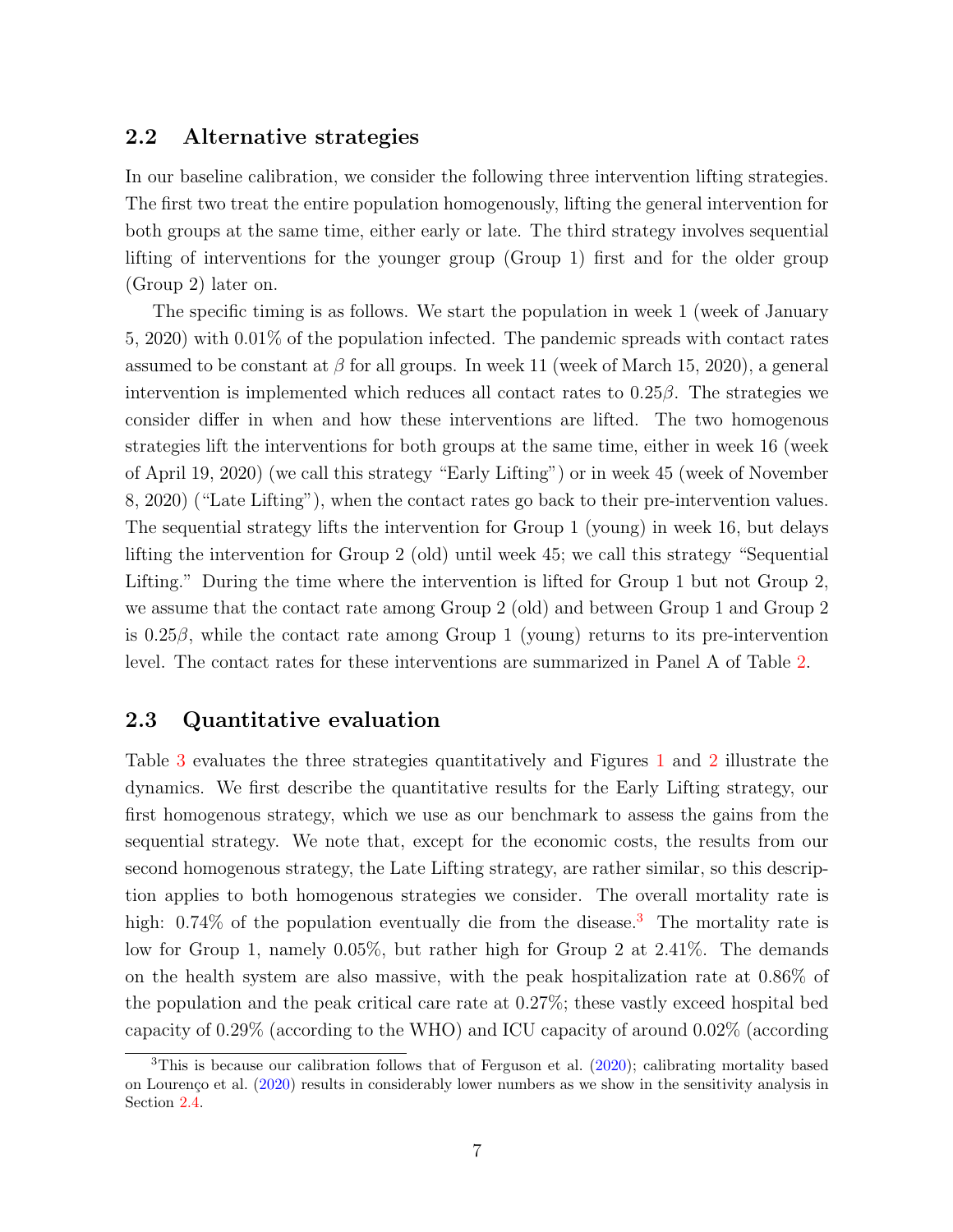to IHME). The reason is that with a homogenous lifting strategy there is a massive spike in infections (and hence hospitalizations and demand for critical care) when the interventions are lifted (see Column A in Figure [2\)](#page-20-0). When interventions are lifted across the board, the reproduction ratio goes back to almost the basic reproduction number  $\mathcal{R}_0$  (as the middle panel in Figure [1,](#page-19-0) Column A, shows) and the pandemic spreads very quickly, resulting in a spike in deaths. Economic output drops during the intervention, then rebounds, but drops again when infections spike. The output losses are large, roughly 10% of output, but the downturn is quite transitory (see the bottom panel in Column A of the figure). We should caution that our model of the economy is simplistic, and does not have its own dynamics or consider financial factors. In this early lifting strategy, about 90% are eventually infected, or in other words only about 10% of the population are never infected.

Consider now the Sequential Lifting strategy. Mortality is still high, at 0.46%, but this is a reduction of about 38% relative to the homogenous Early Lifting strategy, which is quite substantial. The mortality of both groups drops, to 0.05% and 1.47%, respectively. Most of the reduction in mortality comes from Group 2 (old). Peak demand for hospitalizations and critical care drop to 0.22% and 0.05%, respectively. These are reductions of 75% to 80% compared to the Early Lifting strategy, which is massive. In fact, peak demands are now more in line with capacity, although critical care needs still exceed normal capacity by a factor 2 or more.

How is this reduction accomplished? From Figures [1](#page-19-0) and [2](#page-20-0) we see that the fraction infected is considerably flatter in this strategy and shows two, much flatter peaks. This is because the interventions are lifted sequentially. The reproduction ratio rises substantially when the interventions for Group 1 (young) are lifted, but not nearly to the basic reproduction number  $\mathcal{R}_0$ . Over time, it falls below one, and while it jumps when the interventions for Group 2 (old) are lifted, it stays below one for the population overall. The result is a double hump shape in infections, hospitalizations, demand for critical care, and deaths, but which lower peaks. While Group 2 (old) remains subject to the interventions during the first peak, most of the deaths even in this phase are from this older group. This is because there is contact between the two groups even during this sequential phase. The large reduction in mortality is possible, because by the time the interventions are lifted for the older group, a sizable fraction of the population has already recovered, which reduces the reproduction ratio and results in a much lower fraction of the older group ever getting infected: under the homogenous Early Lifting strategy, about 10% are never infected, whereas under the sequential strategy 45% of Group 2 (old) are never infected (see Table [3\)](#page-17-0). This is the mechanism that allows a substantial reduction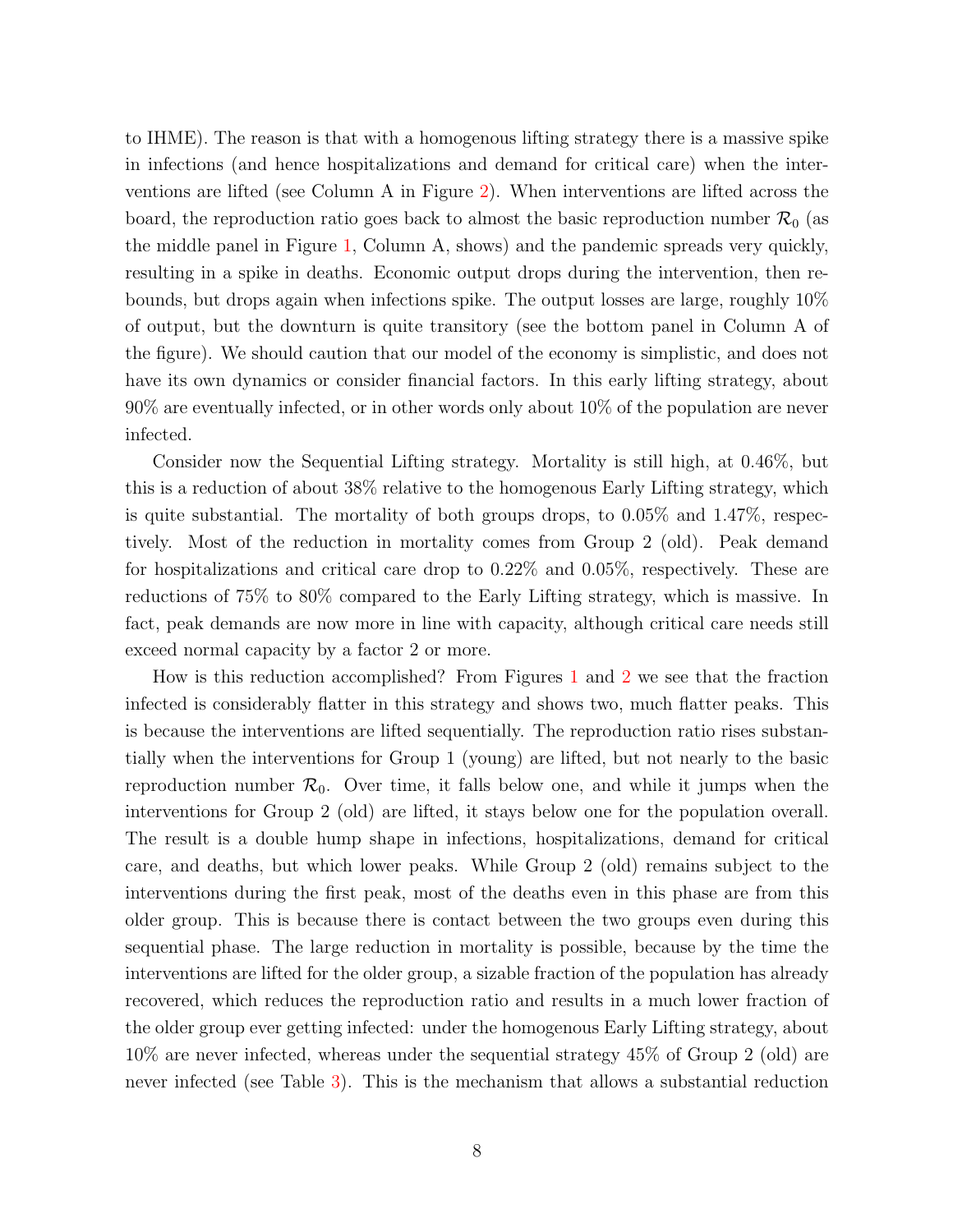in overall mortality.

The output loss associated with the sequential strategy is larger than that when all interventions are lifted early, a loss of about 16% of annual output compared to 10%, as Group 2 (old) is subject to the interventions for longer and only a fraction of individuals can work from home. However, since the older group comprises only 23% of the labor force, the economy recovers considerably when the interventions are lifted on the younger group. This initial recovery may be enough to stave off an economic disaster. The implications of a homogenous Late Lifting strategy are very similar to those associated with the homogenous Early Lifting strategy except for the economic consequences: because of the extended period of interventions, the output loss associated with Late Lifting are about  $40\%$ , clearly an economic disaster.

We conclude that the Sequential Lifting strategy vastly improves on lifting interventions later for the entire population in terms of economic consequences, while at the same time substantially reducing mortality and the demands on the health system relative to homogenous policies that do not take into account the heterogeneity in the population in terms of vulnerability and economic activity. To state this provocatively: when considering the options of lifting interventions earlier for the less vulnerable population vs. later for the entire population, there is no trade of f between economic activity and mortality.

#### <span id="page-10-0"></span>2.4 Sensitivity analysis

We now consider the sensitivity of our quantitative results to the assumptions about the effectiveness of the intervention and about the mortality rates. We find that a sequential policy offers sizable benefits even if interventions are less effective during the sequential phase or less effective overall, and even if the mortality rate of the disease itself is calibrated to a much lower level. These results are reported in Table [4](#page-18-0) and the alternative assumptions about the effectiveness of the policy are described in Panels B and C in Table [2.](#page-16-0)

Consider again the Sequential Lifting strategy, but suppose that shielding the vulnerable population from infection during the phase in which the interventions are lifted for Group 1 (young) but not Group 2 (old) is difficult. Specifically, suppose the contact rate between the two groups only drops by  $50\%$  (to  $0.5\beta$ ) instead of by  $75\%$  (to  $0.25\beta$ ) as assumed before (see Panel B of Table [2\)](#page-16-0). This results in a more pronounced peak in infections (and hence demands on the health system and mortality) when the interventions are lifted for Group 1 (young). However, sizable gains from the sequential policy remain (see Panel A of Table [4\)](#page-18-0). Compared to our baseline calibration, overall mortality increases to 0.50% (and 1.60% for the older group) and the peak hospitalization and crit-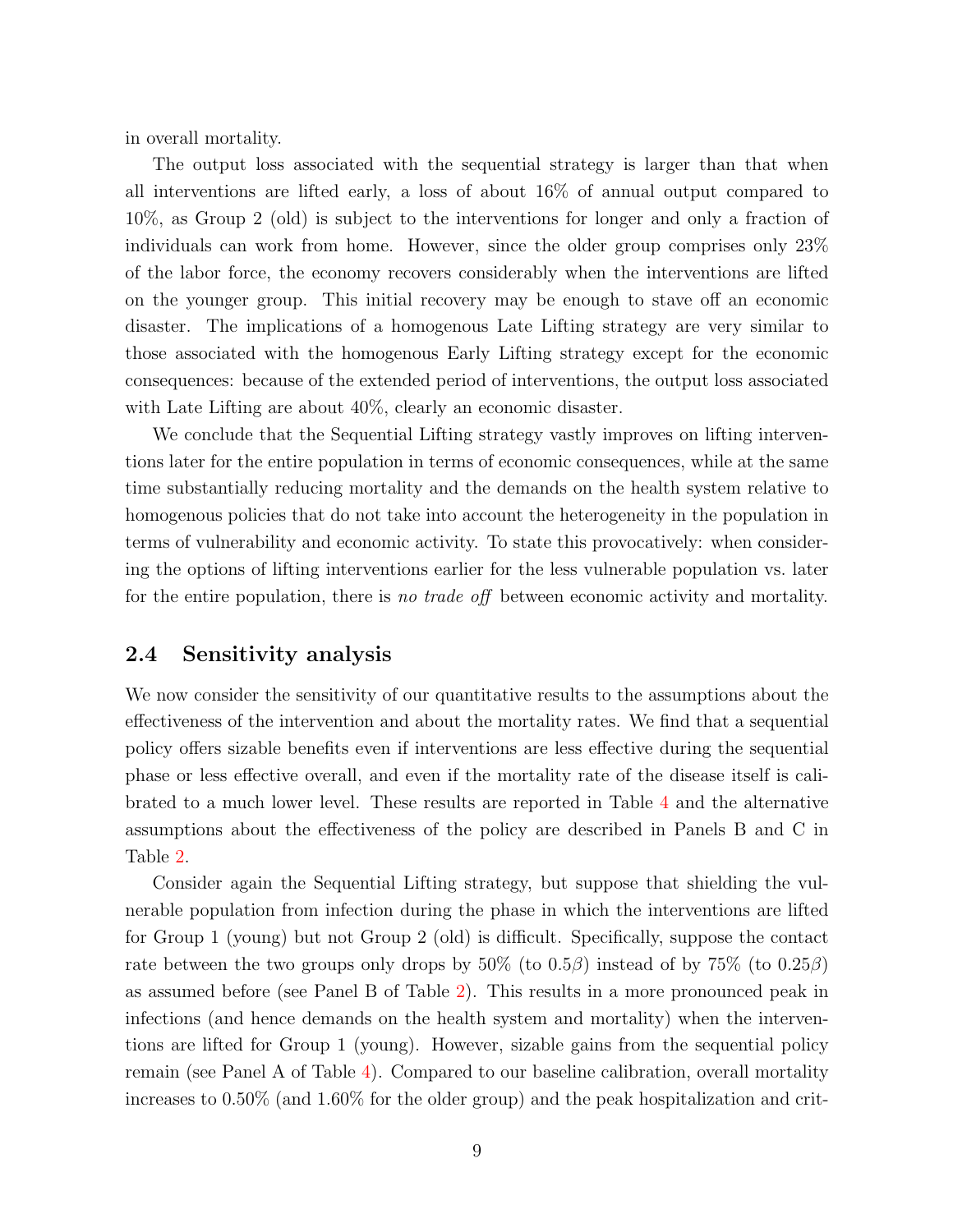ical care rates increase to 0.37% and 0.11%, but these still represent reductions of 32% in mortality and around 60% in demands on the health system relative to the homogenous strategies. This suggests that a sequential approach is desirable even in this case. The basic mechanism remains the same: by the time the interventions are lifted on the more vulnerable population, a larger fraction of the population has already recovered, which in turn increases the fraction of the more vulnerable population that is never infected.

Next suppose that all interventions are less effective in reducing contact rates, and that all contact rates are reduced by 50% instead of by 75% as in the baseline scenario (see Panel C of Table [2\)](#page-16-0). As Panel B of Table [4](#page-18-0) shows, the performance of the Early Lifting strategy is very similar to the baseline case. The Sequential Lifting strategy does not do quite as well as in our baseline case. Mortality is 0.51% for the population overall (and 1.64% for the more vulnerable group) and peak demand on the health system is 0.41% in terms of hospitalizations and 0.12% in terms of critical care. These are still sizable reductions of over 30% in mortality and more than 50% in terms of demand on the health system relative to the homogenous Early Lifting strategy. Lifting the interventions sequentially still offers benefits as a larger fraction of the more vulnerable population is never infected. Notice that in this parametrization the Late Lifting strategy also offers some benefits in terms of reduced mortality and demands on the health system, but it does still come at an enormous economic cost.

Finally, there is considerable debate about the mortality rate of COVID-19. Lourenço et al. [\(2020\)](#page-14-6) use a much lower mortality rate of 0.14%. Adjusting the mortality rates of the two groups accordingly, we find an overall mortality rate in the homogenous Early Lifting and Late Lifting strategies of 0.13% and 0.41% in the more vulnerable group (see Panel C in Table [4\)](#page-18-0). In contrast, the Sequential Lifting strategy results in mortality rates of 0.08% in the population overall and 0.25% in the more vulnerable group, reductions in mortality of about 40%. In sum, these results suggest that the advantages of a sequential approach to lifting interventions are reasonably robust to alternative calibrations of the parameters.

## <span id="page-11-0"></span>3 Extensions and Discussion

The analysis in this paper is kept deliberately simple to emphasize the key insight that lifting interventions on the less vulnerable population earlier can increase economic output while reducing mortality and health system demands at the same time. Here we discuss several additional advantages of the sequential approach as well as some limitations of the analysis.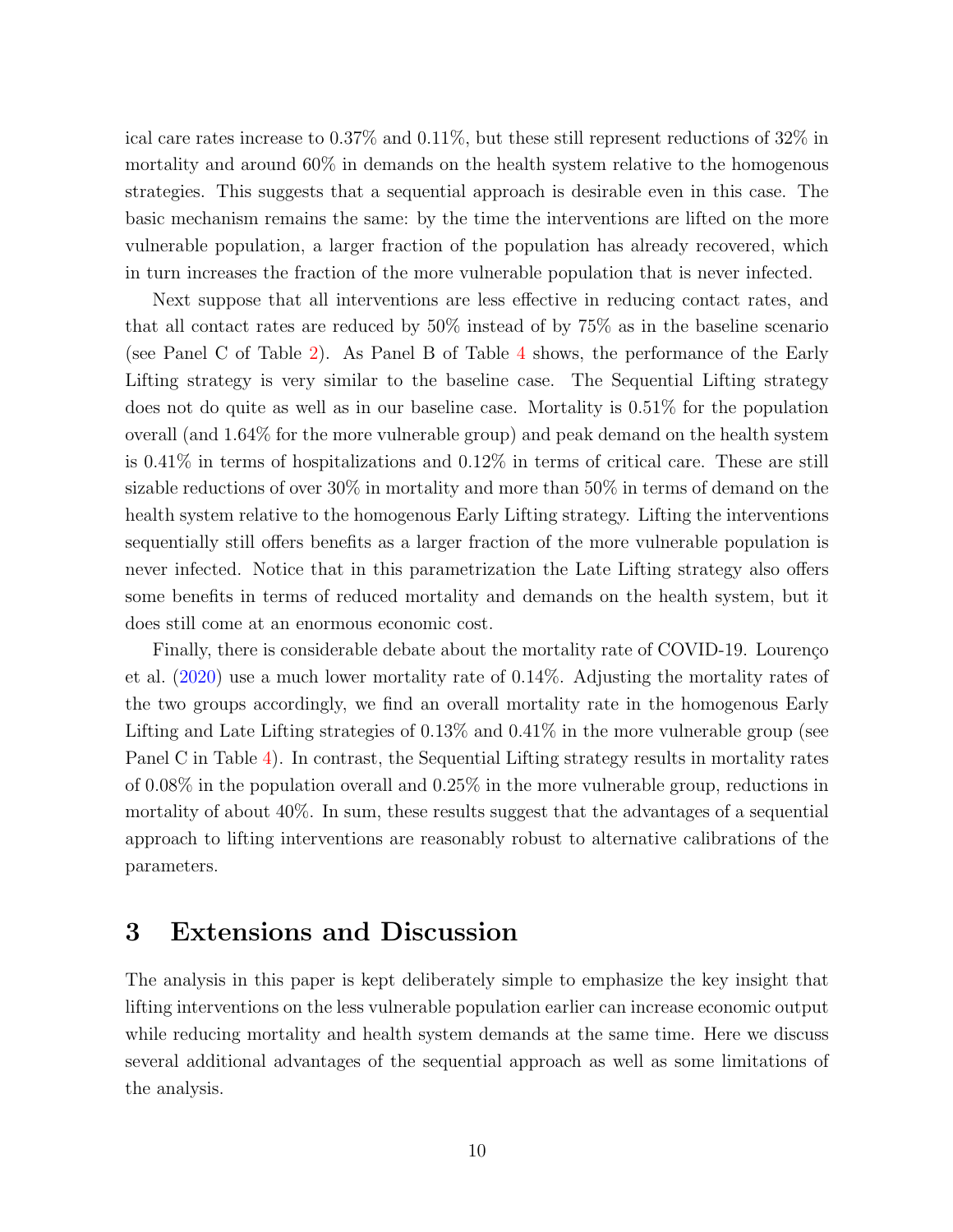### 3.1 Growth in testing, hospital, and critical care capacity

Much of the recent debate has focused on the desirability of an expansion of testing, hospital, and critical care capacity. A sequential approach to lifting interventions reduces peak demand on the health system, but it also allows additional time to increase such capabilities significantly by the time the interventions are lifted for the more vulnerable population. This is an additional advantage of the sequential strategy in our view.

Moreover, there is considerable uncertainty about many of the basic parameters of the disease, including mortality and the extent to which the disease has already spread in the population. The sequential approach, which shields the more vulnerable population for longer, raises the possibility that this uncertainty can be reduced considerably before the interventions are lifted for that part of the population. Indeed, if it turns out that a much larger fraction of the population has already been exposed and has recovered from the disease, it may be possible to lift the restrictions for the vulnerable part of the population much earlier than the analysis here suggests.

## 3.2 Technological progress in treatment and vaccine

We have not considered the possibility of technological progress in terms of the development of treatments and a vaccine. Our basic insight does not depend on such treatments or vaccines becoming available, but if they do, the delayed lifting of interventions for the more vulnerable population makes it more likely that they will be available before that population is exposed to the disease. That said, if such pharmaceutical progress were likely to be made very soon, an argument for delaying the lifting of interventions until then could be made. Similarly, the possibility of significant progress in diagnostic technologies could make delaying the lifting of interventions optimal, and speed up the lifting of interventions once such progress has been made. That said, since the approach considered here involves achieving herd immunity, exposing a large fraction of the less vulnerable population to the disease is paradoxically beneficial, especially for the more vulnerable population.

#### 3.3 Discussion

We consider the effect of policies in a simple epidemiological model. In an economic model, individuals make choices about whether to work, shop, or stay home taking the risks and consequences of various actions into account. Recent work on economic models considers the endogenous response of individuals to a pandemic (see, e.g., Eichenbaum et al. [\(2020\)](#page-14-7)). In such models, individuals may choose to modify their behavior to reduce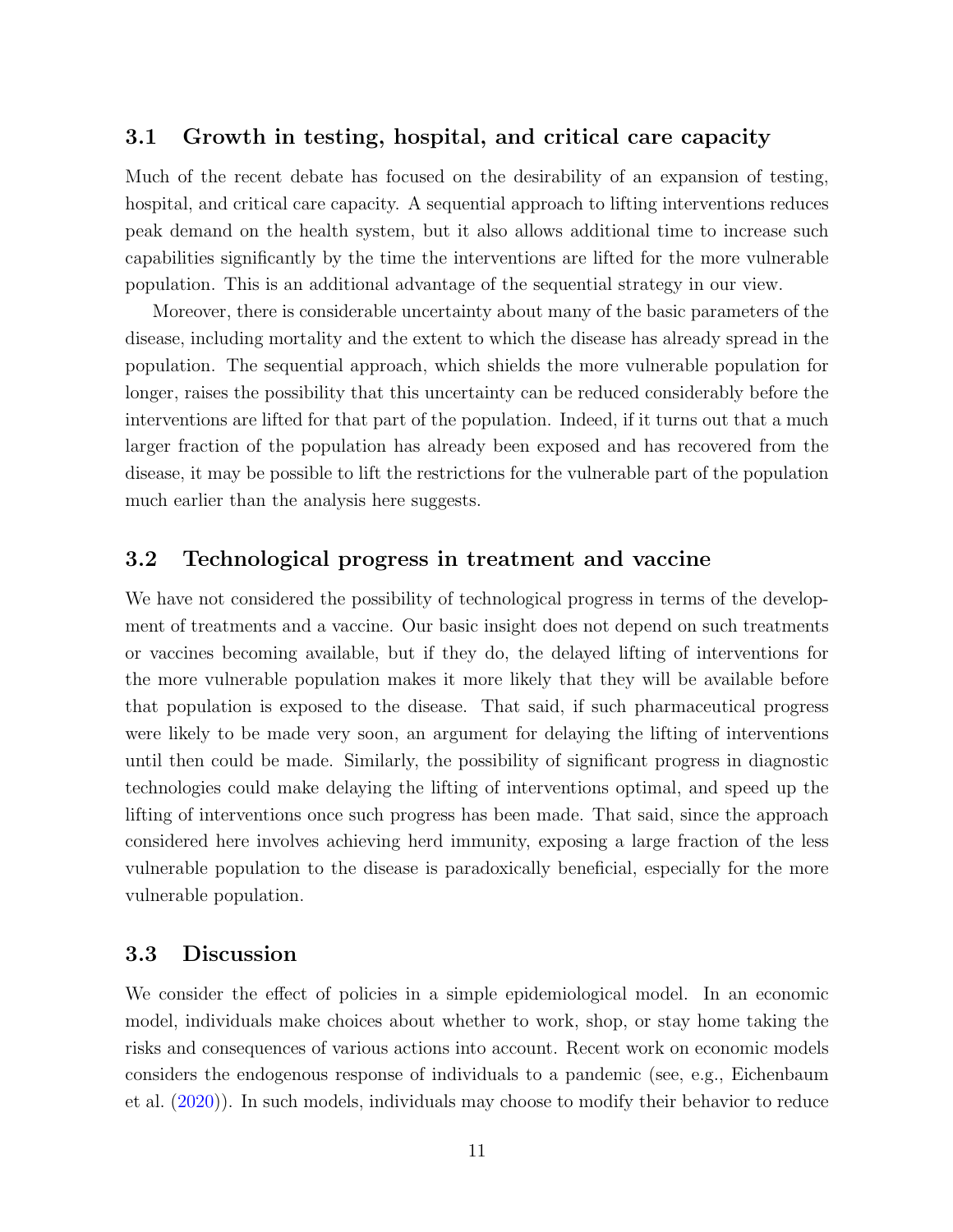contact, and this should be especially true for more vulnerable individuals. Thus, some of the benefits of the policies analyzed here may arise in equilibrium even in the absence of policy, although individuals of course do not take into account how their own actions affect the equilibrium dynamics.

From a policy perspective, the analysis here suggests that employment protections and financial assistance might optimally be targeted at the more vulnerable population, reducing the demands on fiscal policy. But the spirit of the analysis is to allow a large fraction of economic activity by the less vulnerable population to resume, reducing the financing needs for individuals, firms, and governments.

Several limitations should be noted. First, we stratify the population by age only, but given that comorbidities significantly affect vulnerability, these should probably also be taken into account. Second, we stratify the population by age of the individual, but the households structure should be taken into account. Households should be stratified by the age of the oldest member; [data on the household age structure](https://www2.census.gov/programs-surveys/demo/tables/families/time-series/households/hh3.xls) from the U.S. Census Bureau suggests that 55% of households have a householder who is less than 55 years old, which suggests that taking this into account would not dramatically alter our conclusions.

## <span id="page-13-0"></span>4 Conclusion

Sequentially lifting interventions in a pandemic, first for the less vulnerable population and subsequently for the more vulnerable one, can substantially reduce mortality and the demand on the health care system. In our baseline calibration mortality is reduced by close to 40% and the peak demand for hospitalization and critical care are reduced by 75% and 80%. Mortality is reduced because by the time restrictions are lifted for the more vulnerable population a sizable part of the population has recovered reducing the infectiousness of the pandemic. This means that a larger fraction of the more vulnerable population is never infected with the virus. Peak demand on the health care system is reduced for two reasons: on the one hand, there is a direct effect as the restrictions are lifted for different parts of the population at different times; on the other hand, there is an indirect effect, namely the fact that a smaller part of the more vulnerable population is ever infected. Lifting restrictions earlier for the less vulnerable part of the population substantially reduces the economic cost compared to keeping the restrictions in place for the entire population for a longer period of time. An additional advantage of a sequential strategy is that, before the restrictions on the more vulnerable part of the population are lifted, more is learned about the morbidity and mortality risk of the disease and there is potential to increase health system capacity and develop testing and possibly treatments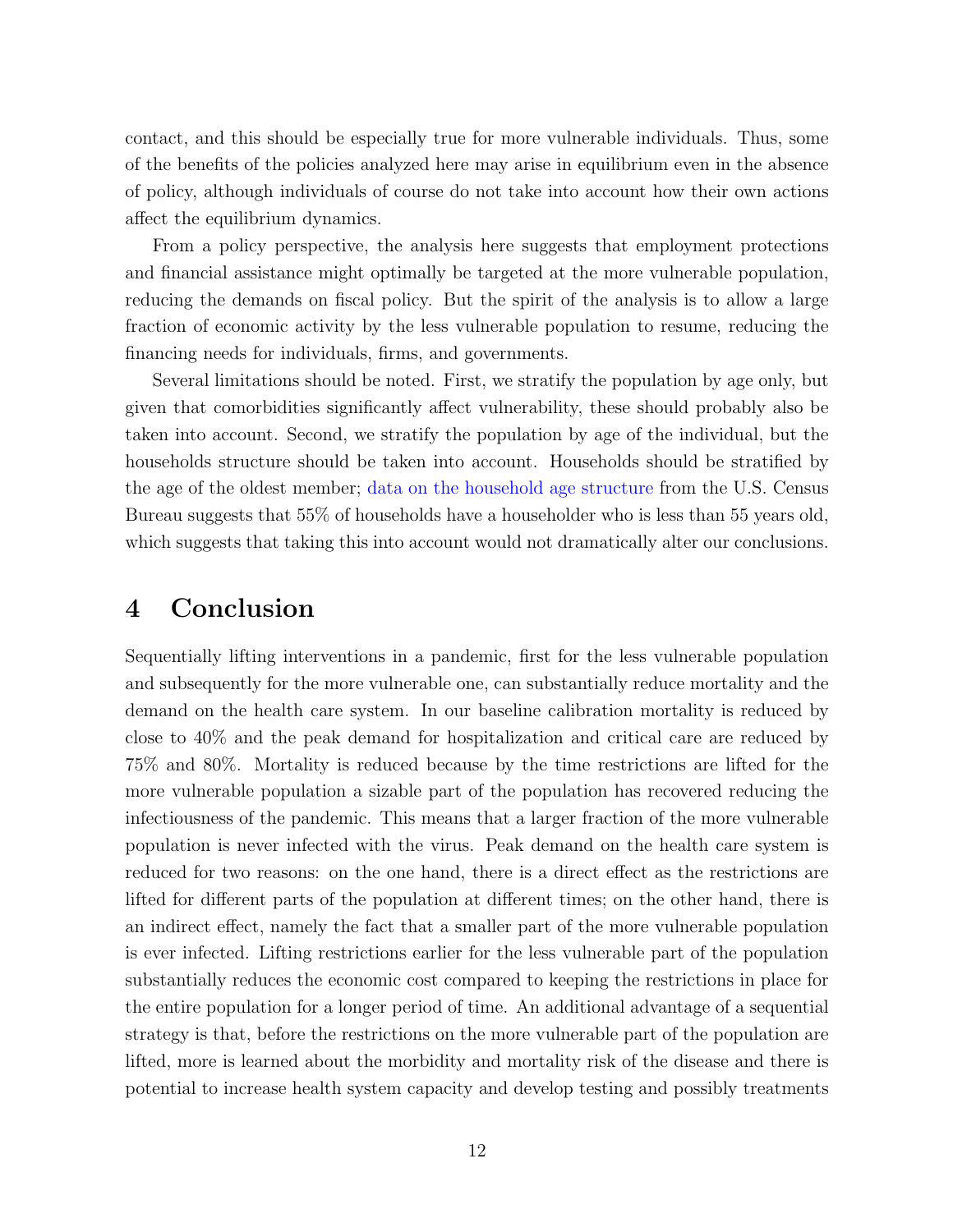and a vaccine, none of which are modeled here.

Several limitations of the analysis should be emphasized. First, there remains substantial parameter uncertainty about morbidity and mortality of COVID-19 and this paper provides only limited sensitivity analysis to parameters. Second, the cutoff for the two groups, the number of groups, and the timing of when to lift interventions for the more vulnerable group has not been optimized. Third, vulnerability should be determined by the oldest member of the household, not individual-by-individual. Finally, and most importantly, whether a strategy to achieve herd immunity is inevitable, and hence called for, much depends on the expectations about the feasibility and timing of potential treatments and vaccines, if any. But if lifting restrictions is advised, the age-dependence of the vulnerability to the disease should be a primary consideration.

## References

- <span id="page-14-3"></span>Allen, L. J. S. (1994). Some discrete-time SI, SIR, and SIS epidemic models. Mathematical Biosciences 124, 83–105.
- <span id="page-14-4"></span>Atkeson, A. (2020). What will be the economic impact of COVID-19 in the us? rough estimates of disease scenarios. NBER Working Paper No. 26867.
- <span id="page-14-2"></span>Chikina, M. and W. Pegdeny (2020). Modeling strict age-targeted mitigation strategies for COVID-19. Working paper .
- <span id="page-14-5"></span>Dingel, J. I. and B. Neiman (2020). How many jobs can be done at home? Working Paper.
- <span id="page-14-7"></span>Eichenbaum, M. S., S. Rebelo, and M. Trabandt (2020). The macroeconomics of epidemics. NBER Working Paper No. 26882 .
- <span id="page-14-0"></span>Ferguson, N. M., D. Laydon, G. Nedjati-Gilani, N. Imai, and et al. (2020). Impact of non-pharmaceutical interventions (NPIs) to reduce COVID-19 mortality and healthcare demand. Report of the Imperial College COVID-19 Response Team.
- <span id="page-14-1"></span>Kermack, W. O. and A. G. McKendrick (1927). A contribution to the mathematical theory of epidemics. Proceedings of the Royal Society of London. Series A: Mathematical, Physical and Engineering Sciences 115, 700–721.
- <span id="page-14-6"></span>Lourenço, J., R. Paton, M. Ghafari, M. Kraemer, C. Thompson, P. Simmonds, P. Klenerman, and S. Gupta (2020). Fundamental principles of epidemic spread highlight the immediate need for large-scale serological surveys to assess the stage of the SARS-CoV-2 epidemic. Working Paper .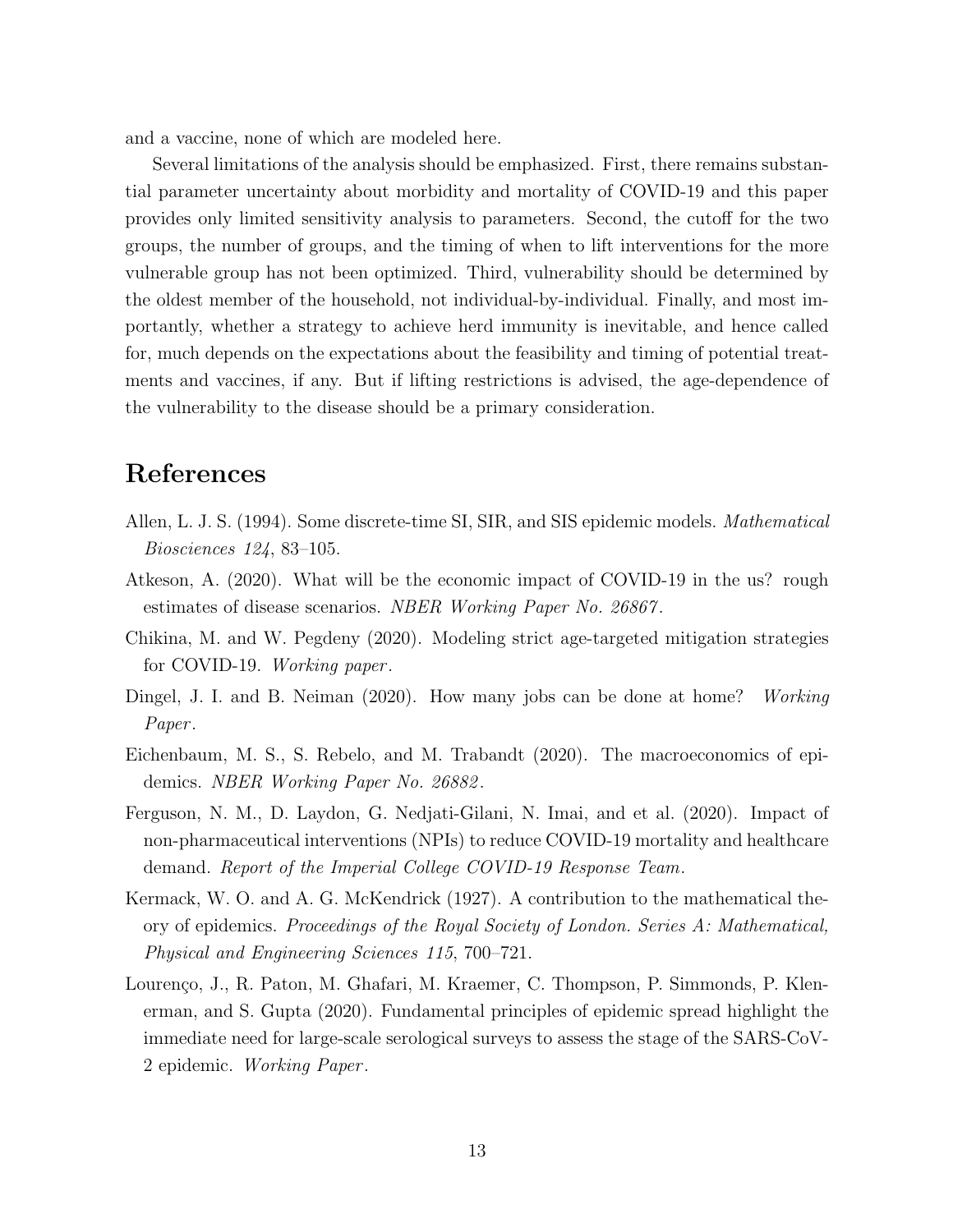### <span id="page-15-0"></span>Table 1: Data and Calibration

This table presents the data and assumptions for the calibration. Data sources: Data for the COVID-19 pandemic are from Ferguson et al. [\(2020\)](#page-14-0). [Labor force participation data](https://www.bls.gov/emp/labor-force/labor-force.xlsx) for 2018 is from the U.S. Bureau of Labor Statistics. [Population data](https://www.census.gov/popclock/) for 2018 is from the U.S. Census Bureau.

#### Panel A: Data

|  |  |  | <i>Effects of COVID-19 Infection by Age Group</i> (Ferguson et al. $(2020)$ , Table 1) |  |
|--|--|--|----------------------------------------------------------------------------------------|--|
|  |  |  |                                                                                        |  |

| Age group (years)                                                               |           |          |          |           |           |           | 0 to 9 10 to 19 20 to 29 30 to 39 40 to 49 50 to 59 60 to 69 70 to 79 |                 | $80+$           |
|---------------------------------------------------------------------------------|-----------|----------|----------|-----------|-----------|-----------|-----------------------------------------------------------------------|-----------------|-----------------|
| Hospitalization rate                                                            | $0.10\%$  | $0.30\%$ | 1.20\%   | $3.20\%$  | 4.90%     | $10.20\%$ | $16.60\%$                                                             | 24.30\% 27.30\% |                 |
| Critical care rate                                                              | $0.01\%$  | $0.02\%$ | $0.06\%$ | $0.16\%$  | $0.31\%$  | $1.24\%$  | $4.55\%$                                                              |                 | 10.50\% 19.36\% |
| Mortality rate                                                                  | $0.00\%$  | $0.01\%$ | $0.03\%$ | $0.08\%$  | $0.15\%$  | $0.60\%$  | $2.20\%$                                                              | $5.10\%$        | $9.30\%$        |
| Population                                                                      | $12.22\%$ | 12.83\%  | 13.89\%  | 13.38%    | $12.37\%$ | 13.11\%   | $11.43\%$                                                             | $6.93\%$        | $3.86\%$        |
| Labor Force Participation by Age Group                                          |           |          |          |           |           |           |                                                                       |                 |                 |
| Age group (years) 0 to 15 16 to 24 25 to 34 35 to 44 45 to 54 55 to 64 65 to 74 |           |          |          |           |           |           |                                                                       | $75+$           |                 |
| Participation rate                                                              | na        | 55.2\%   | 82.5\%   | 82.9%     | 80.8%     | 65.0%     | 27.0%                                                                 | 8.7\%           |                 |
| Population                                                                      | 19.87\%   | 11.87\%  | 13.98%   | $12.62\%$ | 12.73%    | 12.93%    | $9.34\%$                                                              | $6.68\%$        |                 |

#### Panel B: Calibration

|                                                                                                                                                             | (young)               | Group 1 Group 2<br>(old) | Overall Source |                                                                                                 |
|-------------------------------------------------------------------------------------------------------------------------------------------------------------|-----------------------|--------------------------|----------------|-------------------------------------------------------------------------------------------------|
| Age group (years)<br>Population $(\omega_i)$                                                                                                                | $0$ to $54$<br>71.06% | $55+$<br>28.94\%         |                | U.S. Census Bureau                                                                              |
| Effects of COVID-19 Infection                                                                                                                               |                       |                          |                |                                                                                                 |
| Hospitalization rate (symptomatic cases)<br>Adj. for 50% asymptomatic cases $(\phi_i^h)$                                                                    | $2.44\%$<br>1.22%     | 19.13\%<br>$9.56\%$      | 3.64%          | 7.27\% Ferguson et al. $(2020)$                                                                 |
| Critical care rate<br>Adj. for 50% asymptomatic cases $(\phi_i^c)$                                                                                          | $0.16\%$<br>$0.08\%$  | $7.51\%$<br>$3.75\%$     | 1.14\%         | 2.29% Ferguson et al. $(2020)$                                                                  |
| Mortality rate<br>Adj. to match Ferguson et al. (2020) $(\delta_i)$                                                                                         | $0.08\%$<br>$0.06\%$  | $3.65\%$<br>2.67%        | $0.82\%$       | 1.12\% Ferguson et al. $(2020)$                                                                 |
| COVID-19 Epidemiological Parameters                                                                                                                         |                       |                          |                |                                                                                                 |
| $\mathcal{R}_0$<br>Recovery rate $\gamma$ (weekly)<br>Baseline contact rate $\beta_{ik} = \mathcal{R}_0 \gamma = \beta$<br>Contact rate during intervention |                       |                          | 0.93           | 2.4 Ferguson et al. $(2020)$<br>$7/18$ Atkeson $(2020)$<br>$0.25\beta$ Ferguson et al. $(2020)$ |
|                                                                                                                                                             |                       |                          |                | (see Table 2 for details)                                                                       |
| Labor Force Participation                                                                                                                                   |                       |                          |                |                                                                                                 |
| Fraction of population 16 and older<br>Participation rate $(l_i)$                                                                                           | $63.88\%$<br>75.85%   | 36.12\%                  |                | 100\% U.S. Census Bureau<br>39.75% 62.81% U.S. Bureau of Labor<br><b>Statistics</b>             |
| Fraction able to work at home (wage-weighted)                                                                                                               | 46\%                  | $46\%$                   |                | $46\%$ Dingel and Neiman $(2020)$                                                               |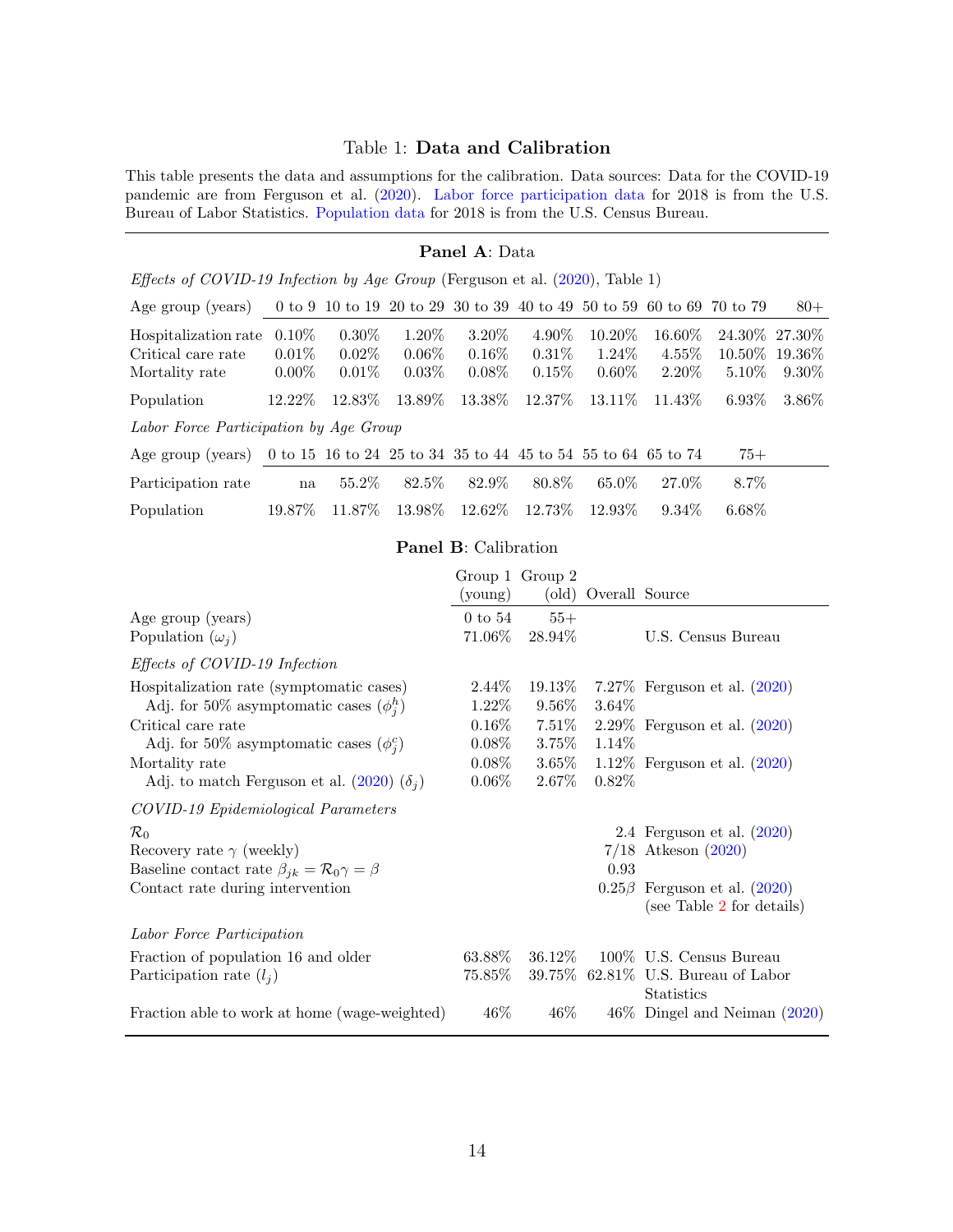#### Table 2: Policy Interventions

This table describes the assumptions about the contact rates matrix

<span id="page-16-0"></span>
$$
\left[\begin{array}{cc} \beta_{11} & \beta_{12} \\ \beta_{21} & \beta_{22} \end{array}\right]
$$

for the various lifting strategies. The analysis evaluates three strategies to lifting interventions. Two strategies treat the entire population homogenously, lifting the general intervention for both groups either early or late. The third strategy involves sequential lifting of interventions for group 1 (young) first and group 2 (old) later on. Each panel shows the contact rates before the general intervention (first column), during the general intervention (second column), during the sequential phase (if applicable) (third column), and after interventions are lifted for the entire population (fourth column). In the sequential phase (if any), contact rates differ across group 1 (young) and group 2 (old). Panel A provides the baseline calibration. Panels B and C consider sensitivity analysis. Panel B assumes the contact rate between group 1 and 2 is higher during the sequential phase. Panel C assumes interventions are less effective at reducing all contact rates. The effects of interventions on contact rates are comparable to those considered in Ferguson et al. [\(2020\)](#page-14-0). The caption of Figure [1](#page-19-0) describes the specific timing assumptions for each strategy.

| <b>Panel A:</b> Baseline Calibration                                                |                                                                            |                                                                                                                                                                                                                                                                                                                                        |                 |                                                                |  |  |  |  |
|-------------------------------------------------------------------------------------|----------------------------------------------------------------------------|----------------------------------------------------------------------------------------------------------------------------------------------------------------------------------------------------------------------------------------------------------------------------------------------------------------------------------------|-----------------|----------------------------------------------------------------|--|--|--|--|
|                                                                                     |                                                                            | Before intervention General intervention Sequential lifting After intervention                                                                                                                                                                                                                                                         | (if applicable) |                                                                |  |  |  |  |
| Homogenous lifting                                                                  |                                                                            | $\left[\begin{array}{cc} \beta & \beta \\ \beta & \beta \end{array}\right] \qquad \left[\begin{array}{cc} 0.25\beta & 0.25\beta \\ 0.25\beta & 0.25\beta \end{array}\right].$                                                                                                                                                          |                 | $\begin{vmatrix} \beta & \beta \\ \beta & \beta \end{vmatrix}$ |  |  |  |  |
| Sequential lifting                                                                  |                                                                            | $\begin{bmatrix} \beta & \beta \\ \beta & \beta \end{bmatrix}$ $\begin{bmatrix} 0.25\beta & 0.25\beta \\ 0.25\beta & 0.25\beta \end{bmatrix}$ $\begin{bmatrix} \beta & 0.25\beta \\ 0.25\beta & 0.25\beta \end{bmatrix}$ $\begin{bmatrix} \beta & \beta \\ \beta & \beta \end{bmatrix}$                                                |                 |                                                                |  |  |  |  |
| <b>Panel B:</b> Sensitivity Analysis – Less Effective Sequential Intervention Phase |                                                                            |                                                                                                                                                                                                                                                                                                                                        |                 |                                                                |  |  |  |  |
|                                                                                     |                                                                            | Before intervention General intervention Sequential lifting After intervention                                                                                                                                                                                                                                                         | (if applicable) |                                                                |  |  |  |  |
| Homogenous lifting                                                                  |                                                                            | $\begin{array}{ c c c c c } \hline \beta & \beta & \beta \ \hline \beta & \beta & \end{array} \hspace{1cm} \begin{array}{ c c c c } \hline 0.25\beta & 0.25\beta \ \hline 0.25\beta & 0.25\beta \end{array}$                                                                                                                           |                 | $\begin{array}{c} \beta \ \beta \\ \beta \ \beta \end{array}$  |  |  |  |  |
| Sequential lifting                                                                  |                                                                            | $\begin{bmatrix} \beta & \beta \\ \beta & \beta \end{bmatrix}$ $\begin{bmatrix} 0.25\beta & 0.25\beta \\ 0.25\beta & 0.25\beta \end{bmatrix}$ $\begin{bmatrix} \beta & 0.5\beta \\ 0.5\beta & 0.25\beta \end{bmatrix}$ $\begin{bmatrix} \beta & \beta \\ \beta & \beta \end{bmatrix}$                                                  |                 |                                                                |  |  |  |  |
|                                                                                     | <b>Panel C:</b> Sensitivity Analysis – Overall Less Effective Intervention |                                                                                                                                                                                                                                                                                                                                        |                 |                                                                |  |  |  |  |
|                                                                                     |                                                                            | Before intervention General intervention Sequential lifting After intervention                                                                                                                                                                                                                                                         | (if applicable) |                                                                |  |  |  |  |
| Homogenous lifting                                                                  |                                                                            | $\left[\begin{array}{cc} \beta & \beta \\ \beta & \beta \end{array}\right] \qquad \left[\begin{array}{cc} 0.5\beta & 0.5\beta \\ 0.5\beta & 0.5\beta \end{array}\right]$                                                                                                                                                               |                 |                                                                |  |  |  |  |
| Sequential lifting                                                                  |                                                                            | $\left[\begin{array}{c}\beta & \beta \ \beta & \beta\end{array}\right] \qquad \left[\begin{array}{cc}0.5\beta & 0.5\beta \ 0.5\beta & 0.5\beta\end{array}\right] \qquad \left[\begin{array}{cc}\beta & 0.5\beta \ 0.5\beta & 0.5\beta\end{array}\right] \qquad \left[\begin{array}{cc}\beta & \beta \ \beta & \beta\end{array}\right]$ |                 |                                                                |  |  |  |  |
|                                                                                     |                                                                            |                                                                                                                                                                                                                                                                                                                                        |                 |                                                                |  |  |  |  |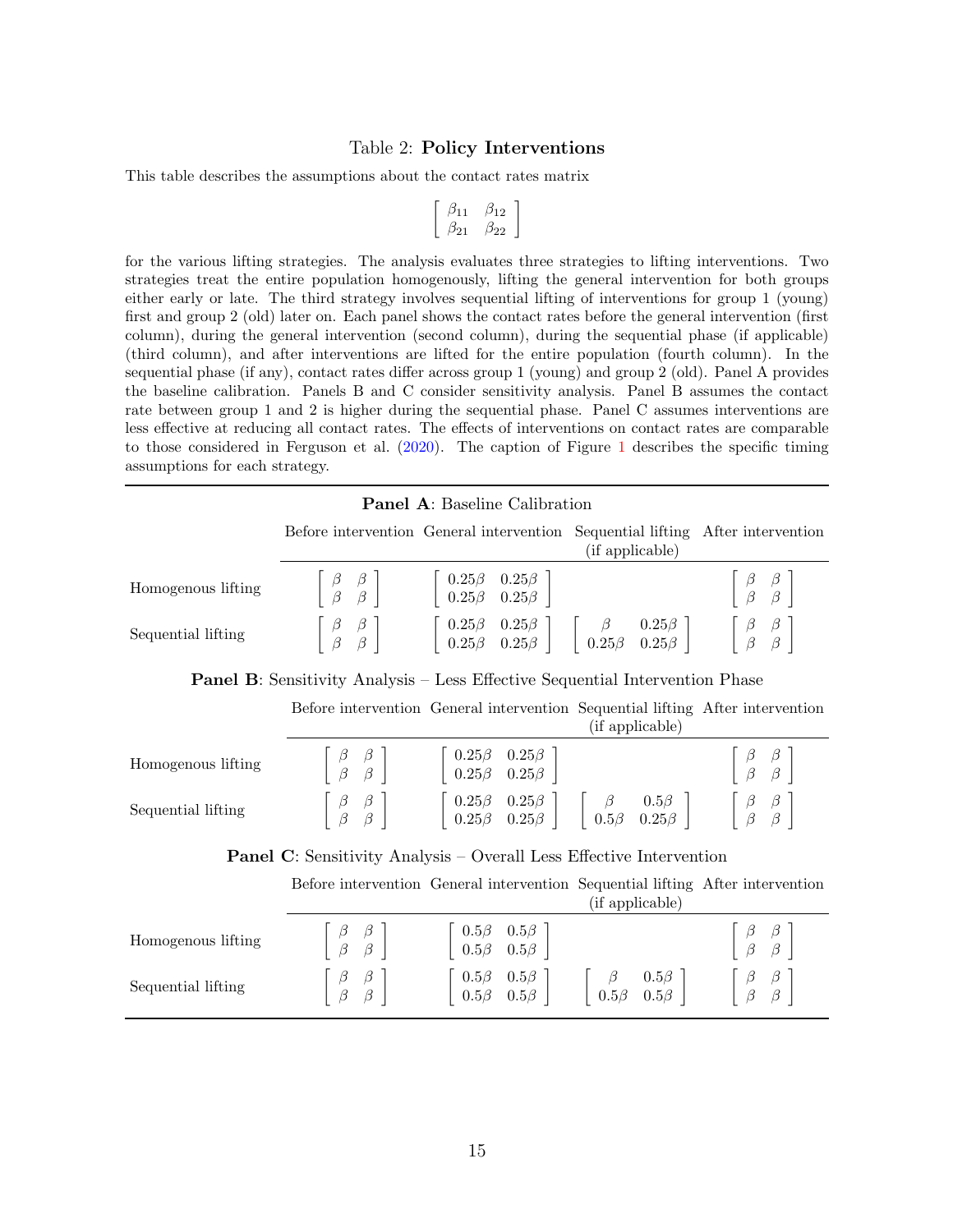#### <span id="page-17-0"></span>Table 3: Evaluation of Lifting of Interventions Strategies: Baseline Calibration

This table presents the quantitative results for the three strategies under the baseline calibration. For each strategy (Early Lifting; Sequential Lifting; and Late Lifting), the table reports the implications for mortality (deaths overall and for each group) (as percent of population), health system demand (peak hospitalization and critical care rate) (as percent of population), economic output loss (as percent of steady state output), as well as the fraction of the population that was never infected and that has recovered after two years (overall and for each group). The interventions are described in Panel A of Table [2.](#page-16-0) The caption of Figure [1](#page-19-0) describes the specific timing assumptions for each strategy.

| Strategy                     | Early Lifting | Sequential Lifting | Late Lifting |
|------------------------------|---------------|--------------------|--------------|
| Mortality                    |               |                    |              |
| Overall deaths $(\%)$        | $0.74\%$      | $0.46\%$           | $0.73\%$     |
| Group $1$ (young)            | 0.05%         | $0.05\%$           | 0.05%        |
| Group 2 (old)                | 2.41%         | 1.47%              | 2.40%        |
| Health system demands        |               |                    |              |
| Peak hospitalization rate    | $0.86\%$      | $0.22\%$           | $0.83\%$     |
| Peak critical care rate      | 0.27%         | $0.05\%$           | $0.26\%$     |
| <i>Economic consequences</i> |               |                    |              |
| Output loss $(\%)$           | 10.47%        | 16.01\%            | $40.09\%$    |
| Never infected               |               |                    |              |
| Overall                      | $9.81\%$      | 26.67\%            | $10.10\%$    |
| Group 1 (young)              | $9.81\%$      | 19.20\%            | 10.10%       |
| Group $2$ (old)              | 9.81\%        | 45.02%             | 10.10%       |
| Recovered                    |               |                    |              |
| Overall                      | 89.45\%       | 72.87\%            | 89.16\%      |
| Group 1 (young)              | 90.13%        | 80.75%             | 89.84%       |
| Group $2$ (old)              | 87.78%        | 53.51\%            | 87.50%       |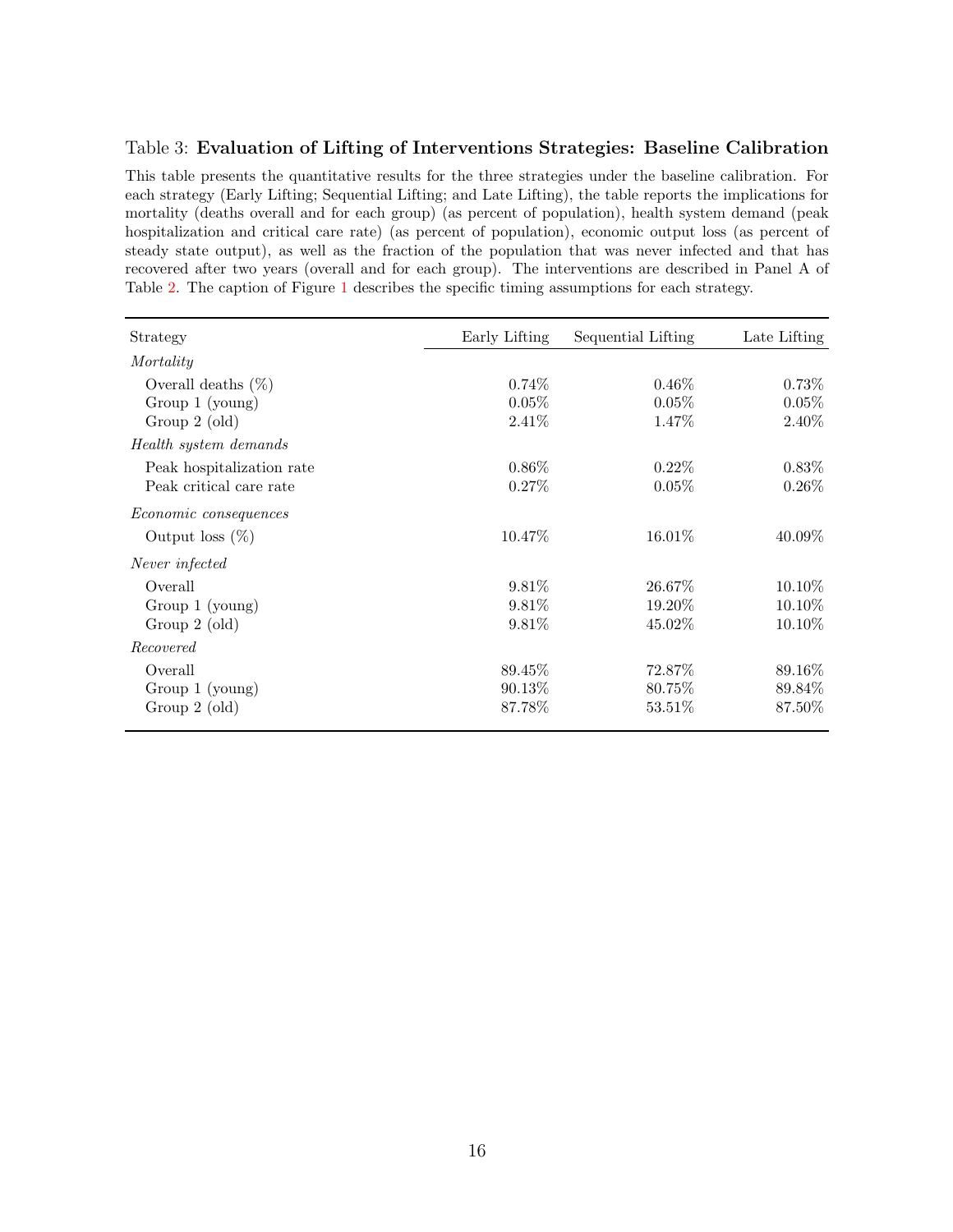#### <span id="page-18-0"></span>Table 4: Evaluation of Lifting of Interventions Strategies: Sensitivity Analysis

This table reports sensitivity analysis of the quantitative results in terms of the effectiveness of the intervention (Panels A and B) and the assumption about the mortality rates. Panel A considers the sensitivity to a less effective sequential intervention, in which the contact rate between Group 1 (young) and Group 2 (old) is reduced by 50% only (see Panel B of Table [2](#page-16-0) for details). Panel B considers the sensitivity to a less effective intervention overall, in which all contact rates are reduced by 50% only (see Panel C of Table [2](#page-16-0) for details). Panel C considers the sensitivity to an alternative calibration of the mortality rate based on Lourenço et al. [\(2020\)](#page-14-6): mortality rates  $\delta_i$  in Table [1](#page-15-0) are scaled to match their baseline infection-to-fatality ratio (IFR) of 0.14% (instead of 0.82% as in our baseline calibration). In all panels we report the mortality rates (as percent of population) for the three strategies (early, sequential, and late lifting of interventions) overall and for each group. In Panels A and B we also report the demands on the health system and the fraction never infected for the three strategies.

## Panel A: Sensitivity Analysis – Less Effective Sequential Intervention Phase Strategy Early Lifting Sequential Lifting Late Lifting **Mortality** Overall deaths  $(\%)$  0.74% 0.50% 0.73% 0.73% Group 1 (young)  $0.05\%$  0.05% 0.05% 0.05% Group 2 (old) 2.41% 2.41% 1.60% 2.40% Health system demands Peak hospitalization rate  $0.86\%$   $0.37\%$   $0.83\%$ Peak critical care rate  $0.27\%$   $0.11\%$   $0.26\%$ Never infected  $\text{Overall}$  and  $9.81\%$   $25.02\%$   $10.10\%$ Group 1 (young)  $9.81\%$  18.85% 10.10% Group 2 (old)  $9.81\%$   $40.14\%$   $10.10\%$

| $\mathrm{d}$ )                                                             | 9.81\% | 40.14\% |
|----------------------------------------------------------------------------|--------|---------|
| <b>Panel B:</b> Sensitivity Analysis – Overall Less Effective Intervention |        |         |

| Strategy                  | Early Lifting | Sequential Lifting | Late Lifting |
|---------------------------|---------------|--------------------|--------------|
| Mortality                 |               |                    |              |
| Overall deaths $(\%)$     | $0.74\%$      | $0.51\%$           | $0.68\%$     |
| Group $1$ (young)         | $0.05\%$      | $0.05\%$           | 0.05%        |
| Group $2$ (old)           | $2.41\%$      | $1.64\%$           | 2.23%        |
| Health system demands     |               |                    |              |
| Peak hospitalization rate | $0.85\%$      | $0.41\%$           | $0.44\%$     |
| Peak critical care rate   | $0.27\%$      | $0.12\%$           | $0.14\%$     |
| Never infected            |               |                    |              |
| Overall                   | 9.84\%        | 24.83\%            | 16.35%       |
| Group $1$ (young)         | $9.84\%$      | 19.22\%            | 16.35%       |
| Group $2$ (old)           | 9.84\%        | 38.58%             | 16.35\%      |

**Panel C**: Sensitivity Analysis – Mortality Rate based on Lourenço et al. [\(2020\)](#page-14-6)

| Strategy              | Early Lifting | Sequential Lifting | Late Lifting |
|-----------------------|---------------|--------------------|--------------|
| Mortality             |               |                    |              |
| Overall deaths $(\%)$ | $0.13\%$      | $0.08\%$           | $0.13\%$     |
| Group 1 (young)       | $0.01\%$      | $0.01\%$           | $0.01\%$     |
| Group $2$ (old)       | $0.41\%$      | $0.25\%$           | $0.41\%$     |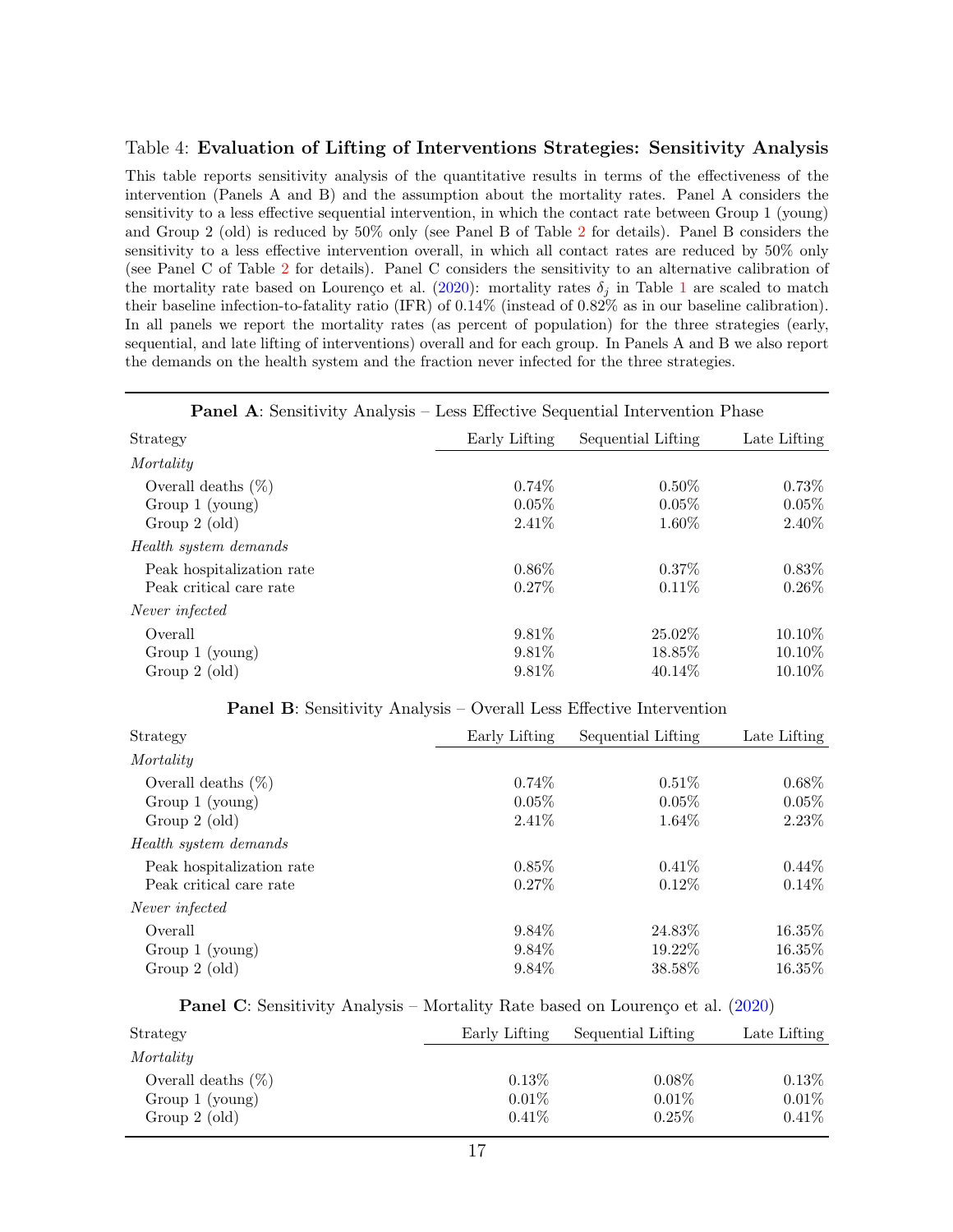#### <span id="page-19-0"></span>Figure 1: Evaluation of Lifting of Interventions Strategies

This figure displays the dynamics of mortality, the reproduction ratio, and economic output for three strategies over time. The population starts in week of January 5, 2020 (week 1) with 0.01% infected and the rest susceptible. The general intervention is implemented the week of March 15 (week 11). Column A considers early lifting of interventions for both groups the week of April 19 (week 16). Column B considers sequential lifting of interventions for group 1 (young) first (week of April 19; week 16) and group 2 (old) later (week of November 8; week 45). Column C considers a delayed lifting of interventions for both groups (week of November 8; week 45). The first row shows death per week (red; right axis) and cumulative deaths (blue; left axis), both as a fraction of the total population; the values in the overall population are solid, the values for group 1 (young) are dash-dotted and the values for group 2 (old) are dashed. The second row shows the reproduction ratio for the population overall  $\mathcal{R}_0(t)$  (solid), for group 1 (young)  $\mathcal{R}_{0,1}(t)$  (dash-dotted), and for group 2 (old)  $\mathcal{R}_{0,2}(t)$  (old). The third row shows economic output of the population overall (solid), of group 1 (young) (dash-dotted), and of group 2 (old) (dashed).

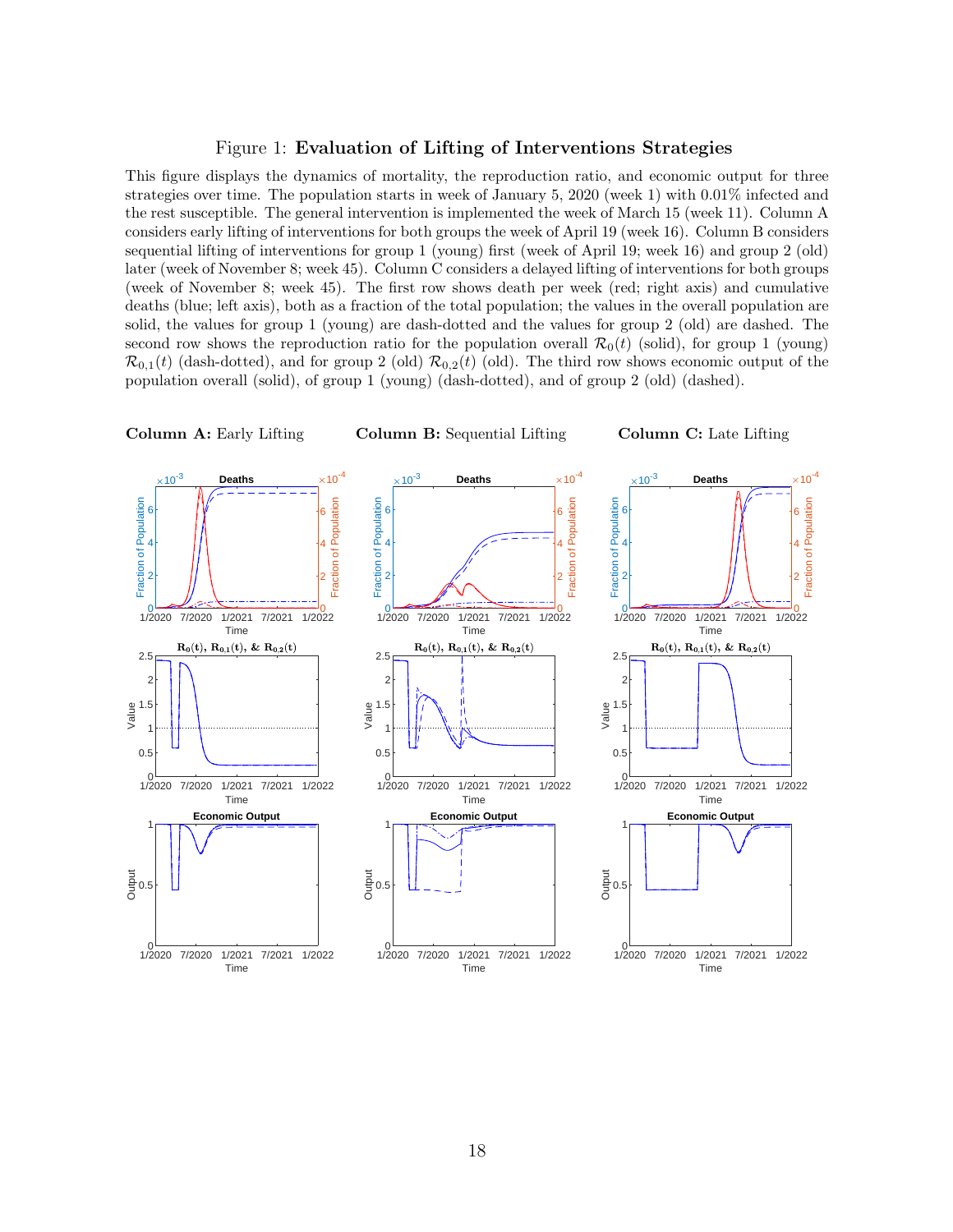#### <span id="page-20-0"></span>Figure 2: Evaluation of Lifting of Interventions Strategies

This figure displays the dynamics of the fraction of the population that is susceptible, infected, and recovered and the demands on the health system for the three strategies described in Figure [1](#page-19-0) over time. Column A considers early lifting of interventions for both groups; Column B considers sequential lifting of interventions for group 1 (young) first and group 2 (old) later. Column C considers a delayed lifting of interventions for both groups. The first row shows the fraction susceptible (blue), infected (red) and recovered (green) as a fraction of the total population; the values in the overall population are solid, the values for group 1 (young) are dash-dotted and the values for group 2 (old) are dashed. The second row shows the hospitalization rate (blue) and the demand for critical care (red) for the population overall (solid), for group 1 (young) (dash-dotted), and for group 2 (old) (dashed).